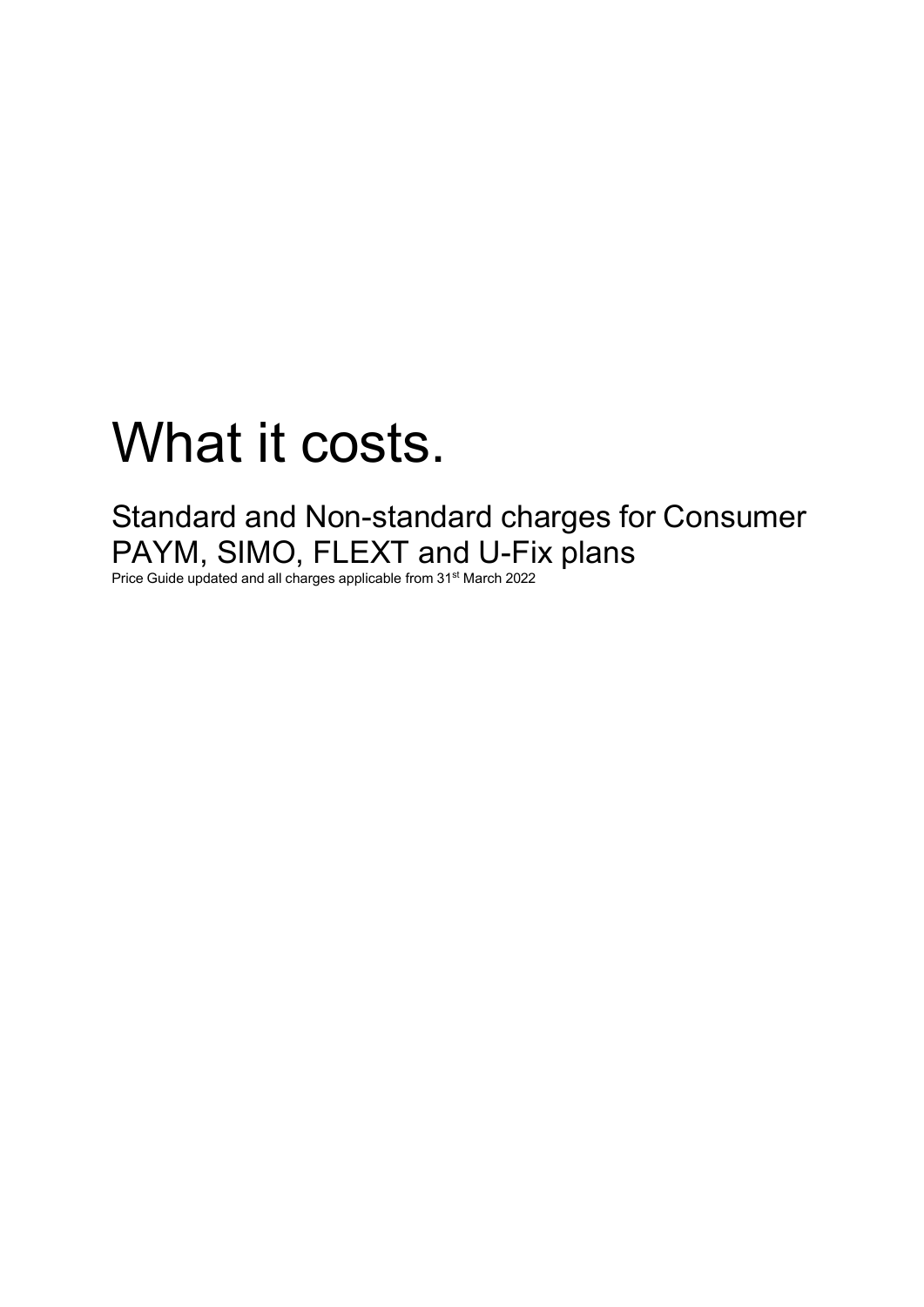# Points to note

Unless otherwise indicated, your monthly price plan charge, add-ons and all out of bundle charges will increase on or after 31st March every year by the Consumer Price Index rate of inflation published in January that year, plus 3.9%. See ee.co.uk/increase for details. Please note the cost of other services you take from us may increase or decrease while you're an EE customer.

The following prices will not increase each year by the Consumer Price Index rate of inflation published in January plus 3.9%: Service Charges:

International operator assistance (155) Speaking clock (123) Paging Services (076) Bypass services Calls to numbers starting 00800 Calls to numbers starting in 0500 Calls to numbers starting in 05 excluding 0500 Calls to Customer services Entertainment add-ons (for example Apple TV, Amazon Prime and BT Sport) Add to plan Insurance Administration and other charges listed on page 12 below Regulated rates (e.g. 070 numbers, Non Geo 08/09/118 service charges (Non-Geo access charge is included) Text relay

These prices may increase from time to time.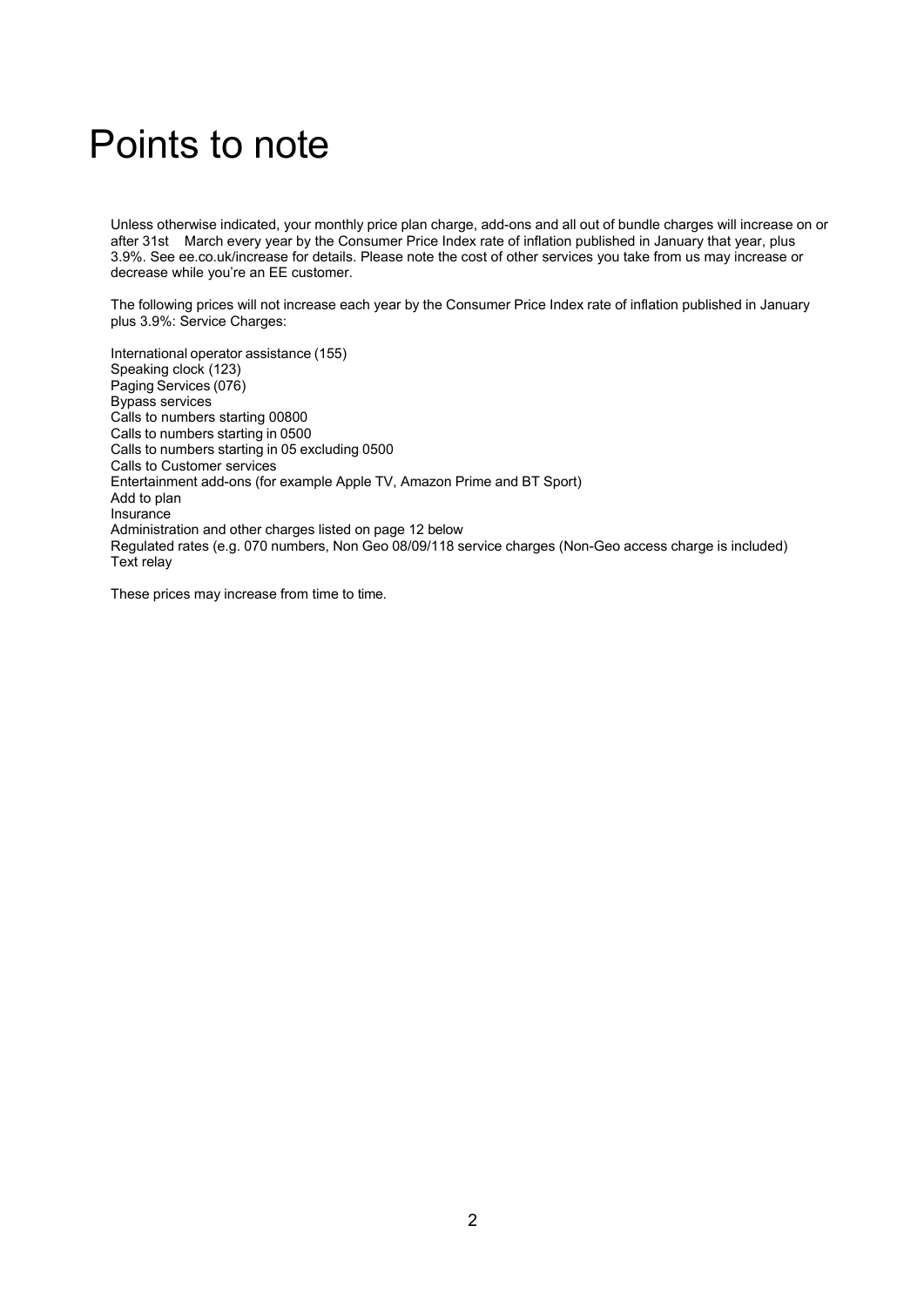# Price for additional calls and texts that are not included in your price plan<sup>1</sup>

| Calls to other EE UK customers<br>56p per minute <sup>16,17,18</sup><br>56p per minute <sup>16,17,18</sup><br>Calls to other UK mobile operators' customers from the UK at anytime<br>56p per minute <sup>16,17,18</sup><br>Checking voicemail in the UK<br>Calls to Customer Services <sup>2</sup> (During Normal Working Hours)<br>Please refer to your price plan guide for details<br>Calls to Customer Services <sup>2</sup> (During Extended Working Hours)<br>50p per call<br>Calls to Customer Services <sup>2</sup> (priority answer)<br>50p per call<br>Calls to Disability Services team (122)<br>Free<br>Same as local and national calls to other EE UK<br>Calls to a TextLink user, using 18002 prefix<br>customers or other UK mobile operators' customers <sup>3</sup><br>Calls to numbers starting with 01, 02 or 03 (not including Jersey,<br>56p per minute <sup>16,17,18</sup><br>Guernsey and the Isle of Man)<br>International operator assistance (155)<br>£1.53<br>per minute <sup>4</sup><br>UK and international directory enquiries (118xxx) <sup>5</sup><br>Access charge of 56p per minute plus a Service Charge<br>Emergency calls (999, 112)<br>Free<br>Standard non-emergency (101)<br>Free<br>Blind and disabled directory enquiries (195)<br>Free<br><b>Text Relay calls</b><br>Free<br>Text Messaging to numbers starting with 01, 02 or 03, (not including<br>Same as texts to other UK mobile operators' customers<br>Jersey, Guernsey and the Isle of Man) from the UK at any time $6$<br>Text Messaging via the EE UK website<br>Charged as your price plan rate7<br>Charges are set by and vary depending on the Third<br>Party service provider and are excluded from allowances<br>Text Messaging to Third Party short codes *<br>and bundles.<br>16p per message <sup>13,14,15</sup><br>Text to other UK customers<br>Text other UK mobile operators' customers<br>16p per message <sup>13,14,15</sup><br>Standard Call Rates Apply <sup>12</sup><br><b>Call Divert</b><br>EE information services (e.g. Club Call lines)<br>35p<br>Speaking clock (123)<br>40 <sub>p</sub><br>Pagers flat rate (per call)<br>76.6p<br>Pagers other<br>Same as calls to other UK mobile operators' customers<br>Premium Rate Services (09)<br>Access charge of 56p per minute plus a Service Charge<br>Voicemail greetings<br>per minute <sup>4</sup><br>56 <sub>p</sub><br>Multimedia services<br>per minute <sup>8</sup><br>10 <sub>p</sub><br>Higher multimedia services<br>per minute <sup>4</sup><br>10 <sub>p</sub><br><b>Picture Messages</b><br>56p per message<br>Same as calls to other EE UK customers<br><b>Group Call</b><br>WAP calls and Mobile Email via the EE WAP service (using CSD, per<br>10 <sub>p</sub><br>$minute)^9$<br>(using GPRS/3G, per MB sent/received) <sup>10</sup><br>£7.50<br>Special Access numbers <sup>11</sup><br>Incl. VAT<br><b>Local Toll</b><br>10p per minute<br><b>National Toll</b><br>40p per minute<br>All numbers prefixed by (incl. VAT) <sup>12</sup><br><b>Calls to 00800</b><br>up to 40p per minute<br>0500<br>20p per minute<br>Calls to Freephone (080)<br>Free<br>Calls to 08 Numbers (not including Freephone 080)<br>Access charge of 56p per minute plus a Service Charge<br>05<br>35p per minute<br>116<br>Free<br>070<br>5p per minute | Call charges for a one minute direct dial call | Incl. VAT |
|---------------------------------------------------------------------------------------------------------------------------------------------------------------------------------------------------------------------------------------------------------------------------------------------------------------------------------------------------------------------------------------------------------------------------------------------------------------------------------------------------------------------------------------------------------------------------------------------------------------------------------------------------------------------------------------------------------------------------------------------------------------------------------------------------------------------------------------------------------------------------------------------------------------------------------------------------------------------------------------------------------------------------------------------------------------------------------------------------------------------------------------------------------------------------------------------------------------------------------------------------------------------------------------------------------------------------------------------------------------------------------------------------------------------------------------------------------------------------------------------------------------------------------------------------------------------------------------------------------------------------------------------------------------------------------------------------------------------------------------------------------------------------------------------------------------------------------------------------------------------------------------------------------------------------------------------------------------------------------------------------------------------------------------------------------------------------------------------------------------------------------------------------------------------------------------------------------------------------------------------------------------------------------------------------------------------------------------------------------------------------------------------------------------------------------------------------------------------------------------------------------------------------------------------------------------------------------------------------------------------------------------------------------------------------------------------------------------------------------------------------------------------------------------------------------------------------------------------------------------------------------------------------------------------------------------------------------------------------------------------------------------------------------------------------------------------------------------------------------------------------------------------------------------------------------------------------------------------------------------------------------------------------------------------------------------------------------|------------------------------------------------|-----------|
|                                                                                                                                                                                                                                                                                                                                                                                                                                                                                                                                                                                                                                                                                                                                                                                                                                                                                                                                                                                                                                                                                                                                                                                                                                                                                                                                                                                                                                                                                                                                                                                                                                                                                                                                                                                                                                                                                                                                                                                                                                                                                                                                                                                                                                                                                                                                                                                                                                                                                                                                                                                                                                                                                                                                                                                                                                                                                                                                                                                                                                                                                                                                                                                                                                                                                                                                 | (unless otherwise stated)                      |           |
|                                                                                                                                                                                                                                                                                                                                                                                                                                                                                                                                                                                                                                                                                                                                                                                                                                                                                                                                                                                                                                                                                                                                                                                                                                                                                                                                                                                                                                                                                                                                                                                                                                                                                                                                                                                                                                                                                                                                                                                                                                                                                                                                                                                                                                                                                                                                                                                                                                                                                                                                                                                                                                                                                                                                                                                                                                                                                                                                                                                                                                                                                                                                                                                                                                                                                                                                 |                                                |           |
|                                                                                                                                                                                                                                                                                                                                                                                                                                                                                                                                                                                                                                                                                                                                                                                                                                                                                                                                                                                                                                                                                                                                                                                                                                                                                                                                                                                                                                                                                                                                                                                                                                                                                                                                                                                                                                                                                                                                                                                                                                                                                                                                                                                                                                                                                                                                                                                                                                                                                                                                                                                                                                                                                                                                                                                                                                                                                                                                                                                                                                                                                                                                                                                                                                                                                                                                 |                                                |           |
|                                                                                                                                                                                                                                                                                                                                                                                                                                                                                                                                                                                                                                                                                                                                                                                                                                                                                                                                                                                                                                                                                                                                                                                                                                                                                                                                                                                                                                                                                                                                                                                                                                                                                                                                                                                                                                                                                                                                                                                                                                                                                                                                                                                                                                                                                                                                                                                                                                                                                                                                                                                                                                                                                                                                                                                                                                                                                                                                                                                                                                                                                                                                                                                                                                                                                                                                 |                                                |           |
|                                                                                                                                                                                                                                                                                                                                                                                                                                                                                                                                                                                                                                                                                                                                                                                                                                                                                                                                                                                                                                                                                                                                                                                                                                                                                                                                                                                                                                                                                                                                                                                                                                                                                                                                                                                                                                                                                                                                                                                                                                                                                                                                                                                                                                                                                                                                                                                                                                                                                                                                                                                                                                                                                                                                                                                                                                                                                                                                                                                                                                                                                                                                                                                                                                                                                                                                 |                                                |           |
|                                                                                                                                                                                                                                                                                                                                                                                                                                                                                                                                                                                                                                                                                                                                                                                                                                                                                                                                                                                                                                                                                                                                                                                                                                                                                                                                                                                                                                                                                                                                                                                                                                                                                                                                                                                                                                                                                                                                                                                                                                                                                                                                                                                                                                                                                                                                                                                                                                                                                                                                                                                                                                                                                                                                                                                                                                                                                                                                                                                                                                                                                                                                                                                                                                                                                                                                 |                                                |           |
|                                                                                                                                                                                                                                                                                                                                                                                                                                                                                                                                                                                                                                                                                                                                                                                                                                                                                                                                                                                                                                                                                                                                                                                                                                                                                                                                                                                                                                                                                                                                                                                                                                                                                                                                                                                                                                                                                                                                                                                                                                                                                                                                                                                                                                                                                                                                                                                                                                                                                                                                                                                                                                                                                                                                                                                                                                                                                                                                                                                                                                                                                                                                                                                                                                                                                                                                 |                                                |           |
|                                                                                                                                                                                                                                                                                                                                                                                                                                                                                                                                                                                                                                                                                                                                                                                                                                                                                                                                                                                                                                                                                                                                                                                                                                                                                                                                                                                                                                                                                                                                                                                                                                                                                                                                                                                                                                                                                                                                                                                                                                                                                                                                                                                                                                                                                                                                                                                                                                                                                                                                                                                                                                                                                                                                                                                                                                                                                                                                                                                                                                                                                                                                                                                                                                                                                                                                 |                                                |           |
|                                                                                                                                                                                                                                                                                                                                                                                                                                                                                                                                                                                                                                                                                                                                                                                                                                                                                                                                                                                                                                                                                                                                                                                                                                                                                                                                                                                                                                                                                                                                                                                                                                                                                                                                                                                                                                                                                                                                                                                                                                                                                                                                                                                                                                                                                                                                                                                                                                                                                                                                                                                                                                                                                                                                                                                                                                                                                                                                                                                                                                                                                                                                                                                                                                                                                                                                 |                                                |           |
|                                                                                                                                                                                                                                                                                                                                                                                                                                                                                                                                                                                                                                                                                                                                                                                                                                                                                                                                                                                                                                                                                                                                                                                                                                                                                                                                                                                                                                                                                                                                                                                                                                                                                                                                                                                                                                                                                                                                                                                                                                                                                                                                                                                                                                                                                                                                                                                                                                                                                                                                                                                                                                                                                                                                                                                                                                                                                                                                                                                                                                                                                                                                                                                                                                                                                                                                 |                                                |           |
|                                                                                                                                                                                                                                                                                                                                                                                                                                                                                                                                                                                                                                                                                                                                                                                                                                                                                                                                                                                                                                                                                                                                                                                                                                                                                                                                                                                                                                                                                                                                                                                                                                                                                                                                                                                                                                                                                                                                                                                                                                                                                                                                                                                                                                                                                                                                                                                                                                                                                                                                                                                                                                                                                                                                                                                                                                                                                                                                                                                                                                                                                                                                                                                                                                                                                                                                 |                                                |           |
|                                                                                                                                                                                                                                                                                                                                                                                                                                                                                                                                                                                                                                                                                                                                                                                                                                                                                                                                                                                                                                                                                                                                                                                                                                                                                                                                                                                                                                                                                                                                                                                                                                                                                                                                                                                                                                                                                                                                                                                                                                                                                                                                                                                                                                                                                                                                                                                                                                                                                                                                                                                                                                                                                                                                                                                                                                                                                                                                                                                                                                                                                                                                                                                                                                                                                                                                 |                                                |           |
|                                                                                                                                                                                                                                                                                                                                                                                                                                                                                                                                                                                                                                                                                                                                                                                                                                                                                                                                                                                                                                                                                                                                                                                                                                                                                                                                                                                                                                                                                                                                                                                                                                                                                                                                                                                                                                                                                                                                                                                                                                                                                                                                                                                                                                                                                                                                                                                                                                                                                                                                                                                                                                                                                                                                                                                                                                                                                                                                                                                                                                                                                                                                                                                                                                                                                                                                 |                                                |           |
|                                                                                                                                                                                                                                                                                                                                                                                                                                                                                                                                                                                                                                                                                                                                                                                                                                                                                                                                                                                                                                                                                                                                                                                                                                                                                                                                                                                                                                                                                                                                                                                                                                                                                                                                                                                                                                                                                                                                                                                                                                                                                                                                                                                                                                                                                                                                                                                                                                                                                                                                                                                                                                                                                                                                                                                                                                                                                                                                                                                                                                                                                                                                                                                                                                                                                                                                 |                                                |           |
|                                                                                                                                                                                                                                                                                                                                                                                                                                                                                                                                                                                                                                                                                                                                                                                                                                                                                                                                                                                                                                                                                                                                                                                                                                                                                                                                                                                                                                                                                                                                                                                                                                                                                                                                                                                                                                                                                                                                                                                                                                                                                                                                                                                                                                                                                                                                                                                                                                                                                                                                                                                                                                                                                                                                                                                                                                                                                                                                                                                                                                                                                                                                                                                                                                                                                                                                 |                                                |           |
|                                                                                                                                                                                                                                                                                                                                                                                                                                                                                                                                                                                                                                                                                                                                                                                                                                                                                                                                                                                                                                                                                                                                                                                                                                                                                                                                                                                                                                                                                                                                                                                                                                                                                                                                                                                                                                                                                                                                                                                                                                                                                                                                                                                                                                                                                                                                                                                                                                                                                                                                                                                                                                                                                                                                                                                                                                                                                                                                                                                                                                                                                                                                                                                                                                                                                                                                 |                                                |           |
|                                                                                                                                                                                                                                                                                                                                                                                                                                                                                                                                                                                                                                                                                                                                                                                                                                                                                                                                                                                                                                                                                                                                                                                                                                                                                                                                                                                                                                                                                                                                                                                                                                                                                                                                                                                                                                                                                                                                                                                                                                                                                                                                                                                                                                                                                                                                                                                                                                                                                                                                                                                                                                                                                                                                                                                                                                                                                                                                                                                                                                                                                                                                                                                                                                                                                                                                 |                                                |           |
|                                                                                                                                                                                                                                                                                                                                                                                                                                                                                                                                                                                                                                                                                                                                                                                                                                                                                                                                                                                                                                                                                                                                                                                                                                                                                                                                                                                                                                                                                                                                                                                                                                                                                                                                                                                                                                                                                                                                                                                                                                                                                                                                                                                                                                                                                                                                                                                                                                                                                                                                                                                                                                                                                                                                                                                                                                                                                                                                                                                                                                                                                                                                                                                                                                                                                                                                 |                                                |           |
|                                                                                                                                                                                                                                                                                                                                                                                                                                                                                                                                                                                                                                                                                                                                                                                                                                                                                                                                                                                                                                                                                                                                                                                                                                                                                                                                                                                                                                                                                                                                                                                                                                                                                                                                                                                                                                                                                                                                                                                                                                                                                                                                                                                                                                                                                                                                                                                                                                                                                                                                                                                                                                                                                                                                                                                                                                                                                                                                                                                                                                                                                                                                                                                                                                                                                                                                 |                                                |           |
|                                                                                                                                                                                                                                                                                                                                                                                                                                                                                                                                                                                                                                                                                                                                                                                                                                                                                                                                                                                                                                                                                                                                                                                                                                                                                                                                                                                                                                                                                                                                                                                                                                                                                                                                                                                                                                                                                                                                                                                                                                                                                                                                                                                                                                                                                                                                                                                                                                                                                                                                                                                                                                                                                                                                                                                                                                                                                                                                                                                                                                                                                                                                                                                                                                                                                                                                 |                                                |           |
|                                                                                                                                                                                                                                                                                                                                                                                                                                                                                                                                                                                                                                                                                                                                                                                                                                                                                                                                                                                                                                                                                                                                                                                                                                                                                                                                                                                                                                                                                                                                                                                                                                                                                                                                                                                                                                                                                                                                                                                                                                                                                                                                                                                                                                                                                                                                                                                                                                                                                                                                                                                                                                                                                                                                                                                                                                                                                                                                                                                                                                                                                                                                                                                                                                                                                                                                 |                                                |           |
|                                                                                                                                                                                                                                                                                                                                                                                                                                                                                                                                                                                                                                                                                                                                                                                                                                                                                                                                                                                                                                                                                                                                                                                                                                                                                                                                                                                                                                                                                                                                                                                                                                                                                                                                                                                                                                                                                                                                                                                                                                                                                                                                                                                                                                                                                                                                                                                                                                                                                                                                                                                                                                                                                                                                                                                                                                                                                                                                                                                                                                                                                                                                                                                                                                                                                                                                 |                                                |           |
|                                                                                                                                                                                                                                                                                                                                                                                                                                                                                                                                                                                                                                                                                                                                                                                                                                                                                                                                                                                                                                                                                                                                                                                                                                                                                                                                                                                                                                                                                                                                                                                                                                                                                                                                                                                                                                                                                                                                                                                                                                                                                                                                                                                                                                                                                                                                                                                                                                                                                                                                                                                                                                                                                                                                                                                                                                                                                                                                                                                                                                                                                                                                                                                                                                                                                                                                 |                                                |           |
|                                                                                                                                                                                                                                                                                                                                                                                                                                                                                                                                                                                                                                                                                                                                                                                                                                                                                                                                                                                                                                                                                                                                                                                                                                                                                                                                                                                                                                                                                                                                                                                                                                                                                                                                                                                                                                                                                                                                                                                                                                                                                                                                                                                                                                                                                                                                                                                                                                                                                                                                                                                                                                                                                                                                                                                                                                                                                                                                                                                                                                                                                                                                                                                                                                                                                                                                 |                                                |           |
|                                                                                                                                                                                                                                                                                                                                                                                                                                                                                                                                                                                                                                                                                                                                                                                                                                                                                                                                                                                                                                                                                                                                                                                                                                                                                                                                                                                                                                                                                                                                                                                                                                                                                                                                                                                                                                                                                                                                                                                                                                                                                                                                                                                                                                                                                                                                                                                                                                                                                                                                                                                                                                                                                                                                                                                                                                                                                                                                                                                                                                                                                                                                                                                                                                                                                                                                 |                                                |           |
|                                                                                                                                                                                                                                                                                                                                                                                                                                                                                                                                                                                                                                                                                                                                                                                                                                                                                                                                                                                                                                                                                                                                                                                                                                                                                                                                                                                                                                                                                                                                                                                                                                                                                                                                                                                                                                                                                                                                                                                                                                                                                                                                                                                                                                                                                                                                                                                                                                                                                                                                                                                                                                                                                                                                                                                                                                                                                                                                                                                                                                                                                                                                                                                                                                                                                                                                 |                                                |           |
|                                                                                                                                                                                                                                                                                                                                                                                                                                                                                                                                                                                                                                                                                                                                                                                                                                                                                                                                                                                                                                                                                                                                                                                                                                                                                                                                                                                                                                                                                                                                                                                                                                                                                                                                                                                                                                                                                                                                                                                                                                                                                                                                                                                                                                                                                                                                                                                                                                                                                                                                                                                                                                                                                                                                                                                                                                                                                                                                                                                                                                                                                                                                                                                                                                                                                                                                 |                                                |           |
|                                                                                                                                                                                                                                                                                                                                                                                                                                                                                                                                                                                                                                                                                                                                                                                                                                                                                                                                                                                                                                                                                                                                                                                                                                                                                                                                                                                                                                                                                                                                                                                                                                                                                                                                                                                                                                                                                                                                                                                                                                                                                                                                                                                                                                                                                                                                                                                                                                                                                                                                                                                                                                                                                                                                                                                                                                                                                                                                                                                                                                                                                                                                                                                                                                                                                                                                 |                                                |           |
|                                                                                                                                                                                                                                                                                                                                                                                                                                                                                                                                                                                                                                                                                                                                                                                                                                                                                                                                                                                                                                                                                                                                                                                                                                                                                                                                                                                                                                                                                                                                                                                                                                                                                                                                                                                                                                                                                                                                                                                                                                                                                                                                                                                                                                                                                                                                                                                                                                                                                                                                                                                                                                                                                                                                                                                                                                                                                                                                                                                                                                                                                                                                                                                                                                                                                                                                 |                                                |           |
|                                                                                                                                                                                                                                                                                                                                                                                                                                                                                                                                                                                                                                                                                                                                                                                                                                                                                                                                                                                                                                                                                                                                                                                                                                                                                                                                                                                                                                                                                                                                                                                                                                                                                                                                                                                                                                                                                                                                                                                                                                                                                                                                                                                                                                                                                                                                                                                                                                                                                                                                                                                                                                                                                                                                                                                                                                                                                                                                                                                                                                                                                                                                                                                                                                                                                                                                 |                                                |           |
|                                                                                                                                                                                                                                                                                                                                                                                                                                                                                                                                                                                                                                                                                                                                                                                                                                                                                                                                                                                                                                                                                                                                                                                                                                                                                                                                                                                                                                                                                                                                                                                                                                                                                                                                                                                                                                                                                                                                                                                                                                                                                                                                                                                                                                                                                                                                                                                                                                                                                                                                                                                                                                                                                                                                                                                                                                                                                                                                                                                                                                                                                                                                                                                                                                                                                                                                 |                                                |           |
|                                                                                                                                                                                                                                                                                                                                                                                                                                                                                                                                                                                                                                                                                                                                                                                                                                                                                                                                                                                                                                                                                                                                                                                                                                                                                                                                                                                                                                                                                                                                                                                                                                                                                                                                                                                                                                                                                                                                                                                                                                                                                                                                                                                                                                                                                                                                                                                                                                                                                                                                                                                                                                                                                                                                                                                                                                                                                                                                                                                                                                                                                                                                                                                                                                                                                                                                 |                                                |           |
|                                                                                                                                                                                                                                                                                                                                                                                                                                                                                                                                                                                                                                                                                                                                                                                                                                                                                                                                                                                                                                                                                                                                                                                                                                                                                                                                                                                                                                                                                                                                                                                                                                                                                                                                                                                                                                                                                                                                                                                                                                                                                                                                                                                                                                                                                                                                                                                                                                                                                                                                                                                                                                                                                                                                                                                                                                                                                                                                                                                                                                                                                                                                                                                                                                                                                                                                 |                                                |           |
|                                                                                                                                                                                                                                                                                                                                                                                                                                                                                                                                                                                                                                                                                                                                                                                                                                                                                                                                                                                                                                                                                                                                                                                                                                                                                                                                                                                                                                                                                                                                                                                                                                                                                                                                                                                                                                                                                                                                                                                                                                                                                                                                                                                                                                                                                                                                                                                                                                                                                                                                                                                                                                                                                                                                                                                                                                                                                                                                                                                                                                                                                                                                                                                                                                                                                                                                 |                                                |           |
|                                                                                                                                                                                                                                                                                                                                                                                                                                                                                                                                                                                                                                                                                                                                                                                                                                                                                                                                                                                                                                                                                                                                                                                                                                                                                                                                                                                                                                                                                                                                                                                                                                                                                                                                                                                                                                                                                                                                                                                                                                                                                                                                                                                                                                                                                                                                                                                                                                                                                                                                                                                                                                                                                                                                                                                                                                                                                                                                                                                                                                                                                                                                                                                                                                                                                                                                 |                                                |           |
|                                                                                                                                                                                                                                                                                                                                                                                                                                                                                                                                                                                                                                                                                                                                                                                                                                                                                                                                                                                                                                                                                                                                                                                                                                                                                                                                                                                                                                                                                                                                                                                                                                                                                                                                                                                                                                                                                                                                                                                                                                                                                                                                                                                                                                                                                                                                                                                                                                                                                                                                                                                                                                                                                                                                                                                                                                                                                                                                                                                                                                                                                                                                                                                                                                                                                                                                 |                                                |           |
|                                                                                                                                                                                                                                                                                                                                                                                                                                                                                                                                                                                                                                                                                                                                                                                                                                                                                                                                                                                                                                                                                                                                                                                                                                                                                                                                                                                                                                                                                                                                                                                                                                                                                                                                                                                                                                                                                                                                                                                                                                                                                                                                                                                                                                                                                                                                                                                                                                                                                                                                                                                                                                                                                                                                                                                                                                                                                                                                                                                                                                                                                                                                                                                                                                                                                                                                 |                                                |           |
|                                                                                                                                                                                                                                                                                                                                                                                                                                                                                                                                                                                                                                                                                                                                                                                                                                                                                                                                                                                                                                                                                                                                                                                                                                                                                                                                                                                                                                                                                                                                                                                                                                                                                                                                                                                                                                                                                                                                                                                                                                                                                                                                                                                                                                                                                                                                                                                                                                                                                                                                                                                                                                                                                                                                                                                                                                                                                                                                                                                                                                                                                                                                                                                                                                                                                                                                 |                                                |           |
|                                                                                                                                                                                                                                                                                                                                                                                                                                                                                                                                                                                                                                                                                                                                                                                                                                                                                                                                                                                                                                                                                                                                                                                                                                                                                                                                                                                                                                                                                                                                                                                                                                                                                                                                                                                                                                                                                                                                                                                                                                                                                                                                                                                                                                                                                                                                                                                                                                                                                                                                                                                                                                                                                                                                                                                                                                                                                                                                                                                                                                                                                                                                                                                                                                                                                                                                 |                                                |           |
|                                                                                                                                                                                                                                                                                                                                                                                                                                                                                                                                                                                                                                                                                                                                                                                                                                                                                                                                                                                                                                                                                                                                                                                                                                                                                                                                                                                                                                                                                                                                                                                                                                                                                                                                                                                                                                                                                                                                                                                                                                                                                                                                                                                                                                                                                                                                                                                                                                                                                                                                                                                                                                                                                                                                                                                                                                                                                                                                                                                                                                                                                                                                                                                                                                                                                                                                 |                                                |           |
|                                                                                                                                                                                                                                                                                                                                                                                                                                                                                                                                                                                                                                                                                                                                                                                                                                                                                                                                                                                                                                                                                                                                                                                                                                                                                                                                                                                                                                                                                                                                                                                                                                                                                                                                                                                                                                                                                                                                                                                                                                                                                                                                                                                                                                                                                                                                                                                                                                                                                                                                                                                                                                                                                                                                                                                                                                                                                                                                                                                                                                                                                                                                                                                                                                                                                                                                 |                                                |           |
|                                                                                                                                                                                                                                                                                                                                                                                                                                                                                                                                                                                                                                                                                                                                                                                                                                                                                                                                                                                                                                                                                                                                                                                                                                                                                                                                                                                                                                                                                                                                                                                                                                                                                                                                                                                                                                                                                                                                                                                                                                                                                                                                                                                                                                                                                                                                                                                                                                                                                                                                                                                                                                                                                                                                                                                                                                                                                                                                                                                                                                                                                                                                                                                                                                                                                                                                 |                                                |           |
|                                                                                                                                                                                                                                                                                                                                                                                                                                                                                                                                                                                                                                                                                                                                                                                                                                                                                                                                                                                                                                                                                                                                                                                                                                                                                                                                                                                                                                                                                                                                                                                                                                                                                                                                                                                                                                                                                                                                                                                                                                                                                                                                                                                                                                                                                                                                                                                                                                                                                                                                                                                                                                                                                                                                                                                                                                                                                                                                                                                                                                                                                                                                                                                                                                                                                                                                 |                                                |           |
|                                                                                                                                                                                                                                                                                                                                                                                                                                                                                                                                                                                                                                                                                                                                                                                                                                                                                                                                                                                                                                                                                                                                                                                                                                                                                                                                                                                                                                                                                                                                                                                                                                                                                                                                                                                                                                                                                                                                                                                                                                                                                                                                                                                                                                                                                                                                                                                                                                                                                                                                                                                                                                                                                                                                                                                                                                                                                                                                                                                                                                                                                                                                                                                                                                                                                                                                 |                                                |           |
|                                                                                                                                                                                                                                                                                                                                                                                                                                                                                                                                                                                                                                                                                                                                                                                                                                                                                                                                                                                                                                                                                                                                                                                                                                                                                                                                                                                                                                                                                                                                                                                                                                                                                                                                                                                                                                                                                                                                                                                                                                                                                                                                                                                                                                                                                                                                                                                                                                                                                                                                                                                                                                                                                                                                                                                                                                                                                                                                                                                                                                                                                                                                                                                                                                                                                                                                 |                                                |           |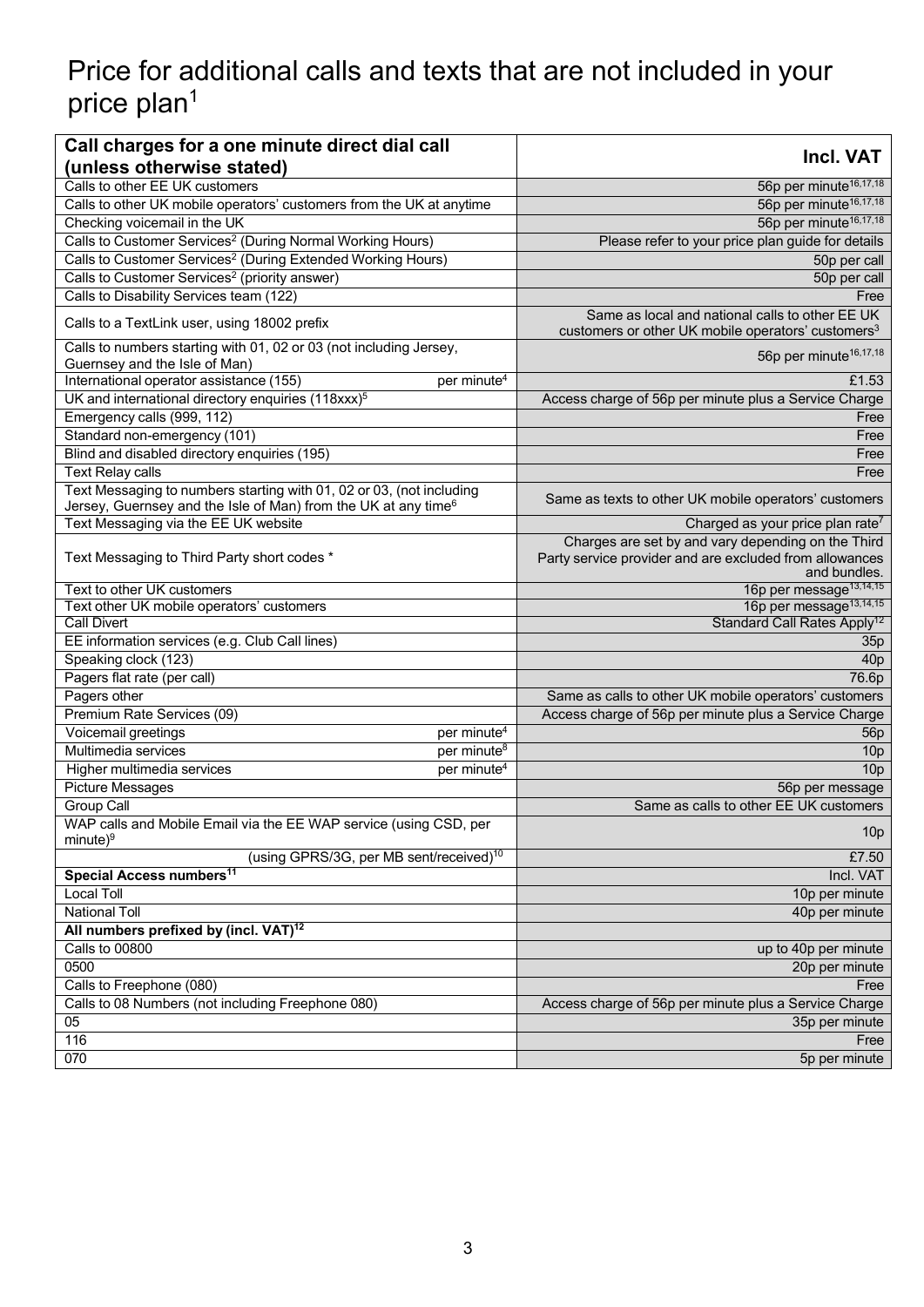- 1. Unless otherwise stated in your price plan WIC.
- 2. Call charges vary depending on the time of your call as well as other optional selections that you may choose. Charges apply to calls made to 150 as well as alternative numbers including, but not limited to, 08454125150, 08454125000, 07973 100150, 07953966 150, and 07953966250. You will be notified of call costs and have the option to end the call at that point without incurring any charge. For these purposes our 'Normal Working Hours' are currently 8am to 8pm weekdays and 8am to 6pm on weekends. Our 'Extended Working Hours' are currently 8pm to 10pm on weekdays and 6pm to 8pm on weekends.
- 3. Refer to relevant price plan for call charges.
- 4. Subject to a minimum charge per call of £1.50.
- 5. For charges on specific 118 numbers, please visit ee.co.uk/help
- 6. Texts to local and national numbers may be included in your allowance, please refer to your price plan what it costs.<br>7. Depending on the number you text (e.g. a LIK mobile network number), texts may come out of your a
- Depending on the number you text (e.g. a UK mobile network number), texts may come out of your allowance.
- 8. Subject to a minimum charge per call of 75p.
- 9. CSD refers to Circuit Switched Data.<br>10. GPRS refers to General Packet Rad
- 10. GPRS refers to General Packet Radio Service.
- 11. No minimum charge applies to Special Access numbers or New Special Access Numbers. For New Special Access Numbers, you'll be charged the pence per minute rate (incl. VAT) indicated by the third and fourth digits of the short code that you dial, whether included in the examples above or not.
- 12. Call divert is included in your allowances where the diverted to number would have ordinarily been included in your allowance. Standard call rates apply to outside of allowance calls.
- 13. Applies to messages sent from your phone or via the EE websit[e www.ee.co.uk.](http://www.ee.co.uk/)
- 14. Your inclusive minutes and texts are from the UK to UK mobile networks, voicemail, 08 services and numbers beginning 01, 02 and 03 (excluding Jersey, Guernsey and Isle of Man). Your monthly payment may also include inclusive internet on your phone. See 'points to note' for more information.
- 15. Calls & text message to certain MVNO ranges and call forwarding services are not included in your allowance. A pre call announcement may be heard prior to call connection. See 'points to note' for more information.
- 16. Your inclusive minutes and texts are from the UK to UK mobile networks, voicemail, 08 services and numbers beginning 01, 02 and 03 (excluding Jersey, Guernsey and Isle of Man). Your monthly payment may also include inclusive internet on your phone. See 'points to note' for more information.
- 17. Calls made within your allowance are charged on a per second basis.
- 18. Unless otherwise stated a one minute minimum call charge applies. Thereafter, calls are charged on a per minute basis.

\*Please go to the "Help & Support" section of our website, ee.co.uk for details around "non-standard" service charging. This includes charges for numbers starting with 05, 070, 08 (including 0870), 09 and 118. Calls to these numbers are subject to a 1 minute minimum call charge unless otherwise stated. Remember that calls to these numbers are not included in your monthly allowance

#### **Notes on UK calling**

- Unless we tell you otherwise, all charges for UK calls are for calls made or received within the UK only.
- Calls within the UK only are calls made or received in either England, Wales, Scotland or Northern Ireland.
- As you'll know, the Channel Islands and the Isle of Man are not part of the UK. That means that, although customers of networks there will have a telephone number starting with 01, 02, 03 or 07, calls to those numbers from the UK will be charged as a call to a Zone 2 country.
- What's a UK landline or a local/national call?
	- This is a call made within the UK to a UK number beginning with 01, 02 or 03.
- What's a UK mobile call?
	- This is a call made within the UK to a mobile number allocated to a customer of a national UK GSM cellular network. These are what are commonly known as mobile networks. At the moment, the national UK GSM cellular networks belong to Hutchinson 3G, 02, Vodafone, Orange and EE. Calls to one of the mobile operators exclusively using numbers allocated to their networks (e.g. Virgin, Tesco, Fresh) are treated the same.
	- There are some newer networks whose customers have a telephone number starting with 07, but which aren't treated as a UK mobile call for the purpose of inclusive allowances. That means that calls to some numbers starting with 07 aren't treated as UK mobile calls. Please go to the "Help & Support" section of our website, ee.co.uk, for details around "non inclusive 07 mobile numbers". That means that if you call one of those numbers, that call won't come out of your inclusive allowance and you'll be charged your price plan's rate for a call to a UK mobile. Special Access Numbers also begin with 07, are not included in allowances and are charged as detailed on page 2.
	- As networks like these change from time to time, please contact us if you would like to check a particular number before dialling it from your EE phone.

#### **Annual and quarterly line rental**

If you are an existing customer who joined EE on an eligible price plan before 26 March 2006, you may be able to pay quarterly (equivalent to three times the monthly rental) up front, or annually up front (equivalent to twelve times the monthly rental less a 5% discount). This service is available for your monthly line rental for your price plan and your monthly rental for any allowance.

#### **Call Return**

You can return a call directly from your voicemail service just by selecting '#' once you've finished listening to a voicemail message.

You will be charged to return the call and charged for calling voicemail for the length of the call you have returned. These charges will be charged at your price plan rate for those two types of call.

Using your voicemail service whilst travelling will be charged as per the normal travelling voicemail service. Call Return will be charged as though you were in the UK. Access to and charging for the voicemail service will continue whilst you use Call Return.

#### **Group Voice Messaging**

Using your Voicemail service to record a Group Voice Message or administer lists will be charged at your price plan rate for calling a EE customer within the UK for the length of the message recorded for each intended recipient.

Messages sent to other operators' customers or to EE UK customers using an international prefix or where EE UK customers have non-activated Voicemail will be charged as a voice call as per your price plan for the length of the call including repetition of message and introduction, for each intended recipient.

Using your Voicemail service to record a Group Voice Message or administer lists whilst travelling will be charged as per the normal travelling Voicemail service. Group Voice Messages sent will be charged as though you were in the UK.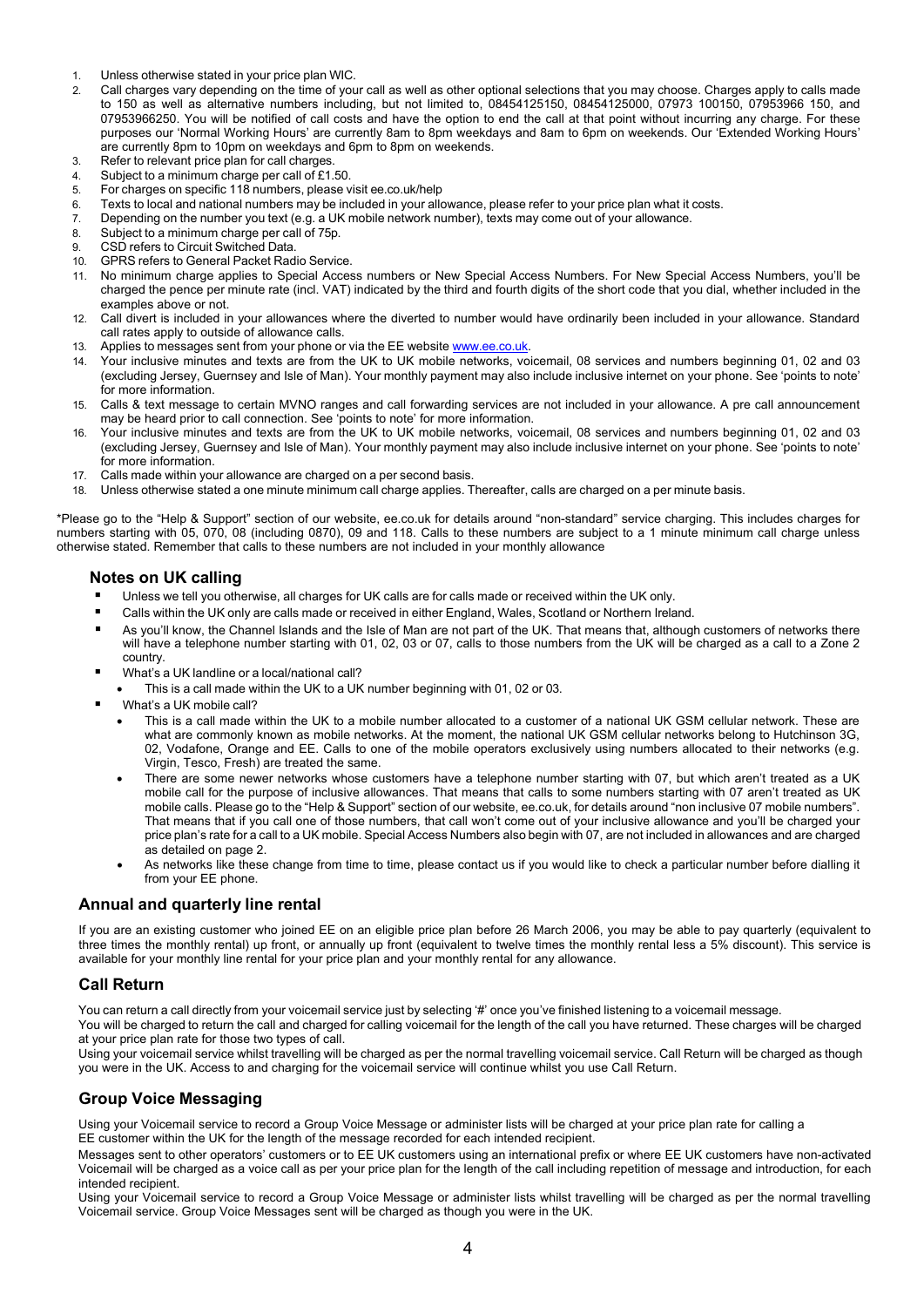# Prices for additional services that can be added to your price plan and used on a one-off, or on a monthly rolling basis

| <b>Internet Services</b>                                             |                        | Incl. VAT                                |
|----------------------------------------------------------------------|------------------------|------------------------------------------|
| Using your handset: web'n'walk per day and per month<br>Web 'n' walk | (per KB sent/received) |                                          |
| $(E1$ a day for pay monthly customers) <sup>20</sup>                 |                        | 0.73p                                    |
| Web 'n' walk <sup>19</sup>                                           | per month              | £8.36                                    |
| Internet on Your Phone <sup>21</sup>                                 | per month              | £5.57                                    |
| Using your handset or your laptop                                    |                        |                                          |
| Mobile Broadband Plus <sup>23</sup>                                  | per month              | £13.94                                   |
| Mobile Broadband Plus upgrade <sup>23,24</sup>                       | per month              | £5.57                                    |
| Mobile Broadband Max <sup>25</sup>                                   | per month              | £25.10                                   |
| Mobile Broadband Max upgrade <sup>26</sup>                           | per month              | £16.74                                   |
| <b>Using your laptop</b>                                             |                        |                                          |
| Mobile Broadband Pay Per Day <sup>22</sup>                           | 1 day                  | £2.00                                    |
| Mobile Broadband Pay Per Day <sup>22</sup>                           | 1 week                 | £7.00                                    |
| Mobile Broadband Pay Per Day <sup>22</sup>                           | Any 7 days             | £10.00                                   |
| Mobile Broadband Pay Per Day <sup>22</sup>                           | 30 days                | £15.00                                   |
| <b>Email</b>                                                         |                        |                                          |
| Instant Email Booster <sup>26</sup>                                  |                        | £3.50                                    |
| Instant Email on BlackBerry Booster <sup>27</sup>                    |                        | £7.50                                    |
| BlackBerry Email Booster <sup>28</sup>                               |                        | £5.00                                    |
| Instant Email on BlackBerry & Web'n'Walk booster <sup>29</sup>       |                        | £12.50                                   |
| BlackBerry Internet Email <sup>30</sup>                              |                        | £5.00                                    |
| Text and MMS Alert services <sup>31</sup>                            |                        | from free to £1                          |
| Download, Internet and Entertainment Services <sup>32</sup>          |                        |                                          |
| Games <sup>33</sup>                                                  |                        | from free to £15                         |
| $M$ usi $c^{33}$                                                     |                        | from free to £20                         |
| Video <sup>33</sup>                                                  |                        | from free to £4.99                       |
| Books <sup>33</sup>                                                  |                        | from free to £25                         |
| TV <sup>33</sup>                                                     |                        | from 20p to £5                           |
| GPS Services <sup>33</sup>                                           |                        | from £5.99                               |
| Wallpapers <sup>33</sup>                                             |                        | from free to £2.50                       |
| Caller Tunes <sup>33</sup>                                           |                        | £1 per month<br>£1.50 per download       |
| Third party information services                                     |                        | Charges vary as published by third party |
| EE ringtones and icons $34,35$                                       | Monophonic             | £1.50                                    |
|                                                                      | Polyphonic             | £2.50                                    |
|                                                                      | Realtones              | £3.00                                    |
| <b>Video Calling</b>                                                 |                        | Incl. VAT                                |
| Video Calling to EE UK customers                                     | per minute             | 15p                                      |
| Video Calling to all other UK networks and international             | per minute             | 50 <sub>p</sub>                          |
| Video Calling bundle to all UK networks and international            | 10 minutes             | £2.90                                    |
| <b>Text and Talk Boosters</b>                                        |                        | Incl. VAT                                |
| <b>Talk Boosters</b>                                                 |                        |                                          |
| Unlimited Landline Talk Booster <sup>36</sup>                        |                        | £8.36                                    |
| Unlimited Landline Talk Booster <sup>37</sup>                        |                        | £6.84                                    |
| Unlimited EE to EE Talk Booster <sup>38</sup>                        |                        | £8.36                                    |
| Unlimited EE Talk Booster <sup>39</sup>                              |                        | £6.84                                    |
| <b>Text Boosters</b>                                                 |                        |                                          |
| Unlimited Text Booster <sup>40</sup>                                 |                        | £11.16                                   |
| Unlimited Text Booster <sup>41</sup>                                 |                        | £5.57                                    |
| Family Booster <sup>42</sup>                                         |                        | £5.32                                    |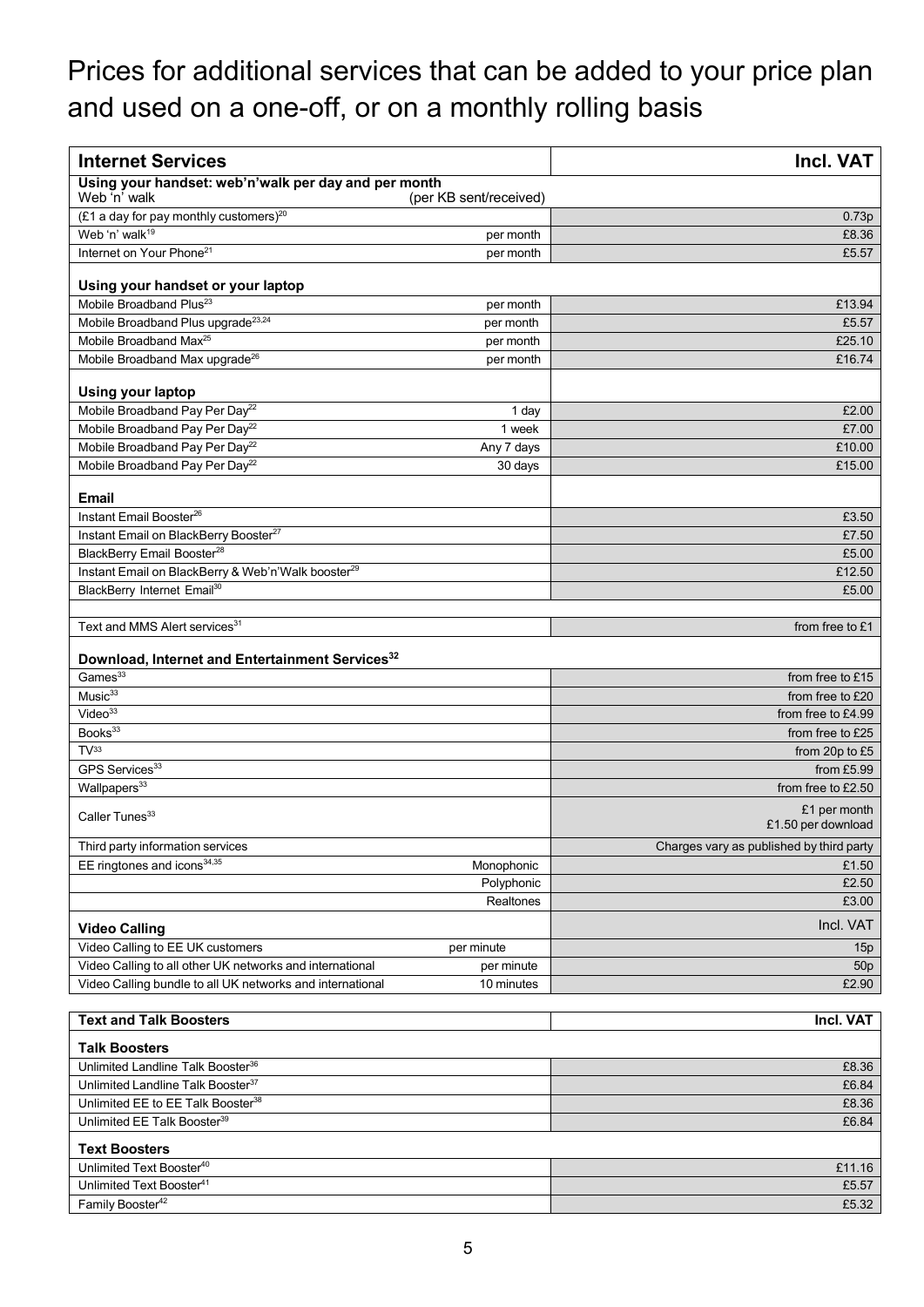| <b>Other</b>                              |                      | <b>Incl. VAT</b>                         |
|-------------------------------------------|----------------------|------------------------------------------|
| Text allowance <sup>43</sup>              | 50 text messages     | £4.07                                    |
|                                           | 100 text messages    | £6.98                                    |
|                                           | 200 text messages    | £11.65                                   |
|                                           | 500 text messages    | £20.00                                   |
|                                           | 1000 text messages   | £30.00                                   |
| Interactive text allowance <sup>44</sup>  | 25 text messages     | £2.00                                    |
| Picture Messaging allowance <sup>45</sup> | 15 picture messages  | £2.90                                    |
|                                           | 23 picture messages  | £4.07                                    |
|                                           | 38 picture messages  | £6.40                                    |
|                                           | 75 picture messages  | £12.24                                   |
| GPRS/3G allowance internet bundles        | $1MB^{46}$           | £2.00                                    |
|                                           | $6 MB^{46}$          | £5.00                                    |
|                                           | 12 MB <sup>46</sup>  | £10.00                                   |
|                                           | 20 MB <sup>46</sup>  | £15.00                                   |
|                                           | 55 MB <sup>46</sup>  | £25.00                                   |
|                                           | 110MB <sup>48</sup>  | £40.00                                   |
|                                           | 256MB <sup>47</sup>  | £55.00                                   |
|                                           | 512MB <sup>48</sup>  | £70.00                                   |
|                                           | 1024MB <sup>48</sup> | £90.00                                   |
| Third party information services          |                      | Charges vary as published by third party |
| Picture Messaging                         | per message sent     | Charged as per your price plan rate      |
| <b>Text Email</b>                         | per message sent     | 10 <sub>p</sub>                          |

- 19. For all customers joining before 1 February 2010.This booster is no longer on sale from this date. Web'n'walk option: if you don't have web'n'walk included in your pay monthly plan and you have a web'n'walk compatible phone, you can add a web'n'walk option for an extra £7.50 a month. You can add it by calling us on 878 free from your EE phone or by visiting My EE. Your option will stay on your account until you ask us to take it off, which we try to do before it goes onto your next bill. If you take the option off, if you then use web'n'walk you'll automatically be charged up to £1 a day, see ee.co.uk You'll need internet coverage, check it at ee.co.uk. Remember that you can only use web'n'walk in the UK and you can't use your phone as a modem or use web'n'walk for peer to peer file sharing, instant messaging (except if you have a Sidekick) or making internet phone calls. This option comes with a fair use policy of 1GB a month. We'll monitor how much you send and receive each calendar month so that we can protect our network for all our web'n'walk customers. If you use more than your fair use policy amount, we won't charge you any more, but we may restrict how you can use your plan, depending on how often you go over your amount and by how much.
- 20. For all new customers who joined us from December 2006 and for customers who joined before that time who are able to and who have opted in. If you are a pay monthly customer who doesn't have web'n'walk included in your plan or added to your account as a booster, a web'n'walk day pass costs up to £1 a day. We'll automatically charge 0.73p per KB each day (midnight to midnight) when you use web'n'walk until you hit £1 a day and then we won't charge you any more. You'll need a compatible phone and internet coverage, check it at ee.co.uk. Remember that you can only use web'n'walk in the UK and you can't use your phone as a modem or use web'n'walk for peer to peer file sharing, instant messaging (except if you have a Sidekick) or making internet phone calls. This plan comes with a fair use policy of 40MB a day (for customers buying internet before 1st Feb 2011) and 500MB a calendar month (for customers buying internet after 1st Feb 2011). We'll monitor how much you send and receive each calendar month so that we can protect our network for all our web'n'walk customers. If you use more than your fair use policy amount, we won't charge you any more, but we may restrict how you can use web'n'walk.
- 21. For all customers joining a new pay monthly plan from 1 February 2010.To choose the unlimited internet on your phone booster, text WEB to 879, call 150 from your mobile, visit one of our stores or go to [www.ee.co.uk. T](http://www.ee.co.uk/)he booster costs £5 a month and the cost will be added to your next bill and then every bill each month until you ask us to remove it. We'll send you a text to let you know when your booster is ready to use and you can ask us to remove your booster, simply call 150 from your mobile. You'll need internet coverage, check it at ee.co.uk. Remember that you can only use internet on your phone in the UK and you can't use your phone as a modem or use internet on your phone for peer to peer file sharing, instant messaging or making internet phone calls. \*This booster comes with a fair use policy of 1GB a month (for customers buying internet before 1st Feb 2011) and 500MB a calendar month (for customers buying internet after 1st Feb 2011). We'll monitor how much you send and receive each calendar month so that we can protect our network for all our customers. If you use more than your fair use policy amount we won't charge you any more, but we may restrict how you can use your booster. If you remove your booster and then use internet on your phone you'll automatically be charged our daily rate, see ee.co.uk
- 22. To get Mobile Broadband you'll need a compatible laptop, a Mobile Broadband device (which you'll need to buy) and mobile broadband coverage, check it out at ee.co.uk. You'll need to choose if you want a day, a week, any 7 days to use over 30 days (for customers joining from 1 Feb 2011 only), or 30 days of Mobile Broadband. If you're a pay as you go customer, the cost will come straight out of your top up credit. If you're a pay monthly customer, the cost will be added to your monthly bill. Your day will run out exactly 24 hours after you buy it. If you've bought 1 week, it will run out exactly 7 days from when you bought it. And if you've bought 30 days it will run out exactly 30 days from when you bought it. If you've bought any 7 days you'll have 30 days from the time of purchase to use your 7 days, or you'll lose them. Each day will last for exactly 24 hours from the moment you activate it. When your Mobile Broadband runs out you'll then need to buy more days to keep using it. If you want to use Mobile Broadband outside the UK you'll need to pay more. If you don't use your plan for 180 days, we'll cancel it and your Mobile Broadband device won't work. You'll lose any top up credit left on your account. Each plan comes with a fair use policy depending on when you joined EE. You can buy an additional day, week, Any 7 days and 30 days time periods before your current time runs out. The additional time period will start automatically and immediately the first one stops. The day has a fair use policy of 0.25GB (0.5GB for customers who joined before 1 Feb 2011), the week has a fair use policy of 0.5GB (1GB for customers who joined before 1 Feb 2011), any 7 days has a fair use policy of 0.25GB for each day and the 30 day has a 1GB fair use policy (2GB for customers who joined before 1 Feb 2011). We'll monitor how much you send and receive during your plan so that we can protect our network for all customers. If you use more than your fair use policy amount, we won't charge you any more, but we may restrict how you can use your plan. Remember that you can't use your plan to make internet phone calls. If you want pay monthly Mobile Broadband Pay per day we may need to do a credit check.
- 23. Already a EE pay monthly customer? You can add Mobile Broadband Plus to your account and use your phone as an enabled device like a USB modem. If your pay monthly plan already includes web'n'walk, Mobile Broadband Plus will be £5.00 extra a month and if you don't, it will be £12.50 extra a month. Mobile Broadband Plus will stay on your account until you ask us to remove it. You'll need a compatible laptop, compatible phone and mobile broadband coverage. You can check your coverage at ee.co.uk. Remember that you can't use your plan to make internet phone calls. If you use your plan outside of the UK, we'll add travelling charges to your pay monthly account, please see the webpage mentioned above for more details.\*This plan comes with a fair use policy of 3GB a month. We'll monitor how much you send and receive each calendar month so that we can protect our network for all our Mobile Broadband customers. If you use more than your fair use policy amount, we won't charge you any more, but we may restrict how you can use your plan, depending on how often you go over your amount and by how much.
- 24. Available to customers with an existing Relax + web'n'walk Plus, Flext + web'n'walk Plus, U-Fix + web'n'walk Plus or Combi + web'n'walk Plus plans. 25. No longer available to buy from 1st Feb 2011. Already a EE pay monthly customer? You can add Mobile Broadband Max to your account and use your phone as an enabled device like a USB modem. If your pay monthly plan already includes web'nwalk, Mobile Broadband Max will be £15.00 extra a month and if you don't, it will be £22.50 extra a month. Mobile Broadband Max will stay on your account until you ask us to remove it. You'll need a compatible laptop, a compatible phone and mobile broadband coverage. You can check your coverage at ee.co.uk. If you use your plan outside of the UK, we'll add travelling charges to your pay monthly account, please see the webpage mentioned above for more details. \*This plan comes with a fair use policy of 10GB a month. We'll monitor how much you send and receive each calendar month so that we can protect our network for all our Mobile Broadband customers. If you use more than your fair use policy amount, we won't charge you any more, but we may restrict how you can use your plan, depending on how often you go over your amount and by how much.
- 26. Instant Email Booster If you're a pay monthly customer and have a compatible phone you can buy a booster to get Instant Email on your phone. To get it, simply call 150 from your mobile, visit one of our stores or go to [www.ee.co.uk T](http://www.ee.co.uk/)he booster costs £3.50 a month and the cost will be added to your next bill and then every bill each month until you ask us to remove it. And we'll give you the very first month of Instant Email free. We'll send you a text containing a weblink to let you know when your booster is ready to use. You'll need to click on this weblink and download some software to your phone for your Instant Email to work. You won't be charged to do this. You'll have to accept some separate legal stuff to download this software. To ask us to remove your booster, simply call 150 from your mobile.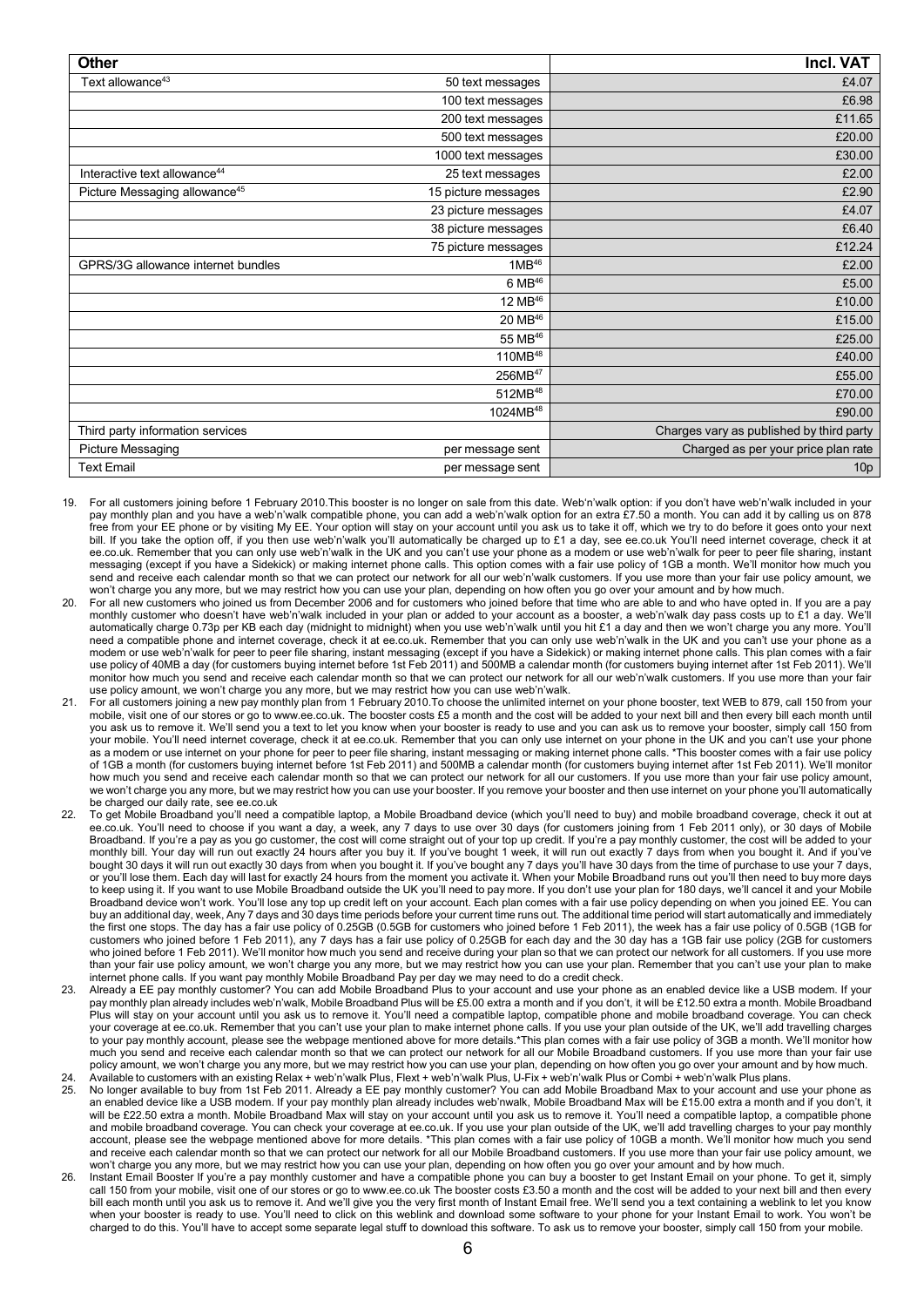Your booster gives you Instant Email on your phone in the UK. Use of Instant Email is subject to a fair use policy of 50MB of email data per month. We'll monitor how much you send and receive each calendar month so that we can protect our network for all our customers. If you use more than your fair use policy amount, we won't charge you any more, but we may restrict how you can use your booster, depending on how often you go over your amount and by how much. If you want to use your Instant Email outside the UK you'll have to opt-in and roaming charges will apply.

- 27. For all customers joining before 1 February 2010. This booster is no longer on sale from this date. If you're a pay monthly customer you can buy a booster to get Instant Email on BlackBerry. To get it, simply call 150 from your mobile, visit one of our stores or go to [www.ee.co.uk.](http://www.ee.co.uk/) The booster costs £7.50 a month and the cost will be added to your next bill and then every bill each month until you ask us to remove it. We'll send you a text to let you know when your booster is ready to use and you can ask us to remove your booster, simply call 150 from your mobile. Your booster gives you Instant Email on your BlackBerry. Use of Instant Email on BlackBerry is subject to a fair use policy of 50MB of email data per month. We'll monitor how much you send and receive each calendar month so that we can protect our network for all our customers. If you use more than your fair use policy amount, we won't charge you any more, but we may restrict how you can use your booster, depending on how often you go over your amount and by how much.
- 28. For all customers joining a new pay monthly plan from 1 February 2010. To choose the BlackBerry Email booster, simply text BB1 from your BlackBerry to 879, call 150, visit one of our stores or go t[o www.ee.co.uk Y](http://www.ee.co.uk/)ou'll need a compatible BlackBerry phone and the booster is only for use in the UK. The booster costs £5 a month and the cost will be added to your next bill and then every bill each month until you ask us to remove it. We'll send you a text to let you know when your booster is ready to use and you can ask us to remove your booster, simply call 150 from your Blackberry. \*This our booster comes with a fair use policy of 50MB of email data per month. If you go over 50MB in a given month, we may ask you to lower your data usage. We'll monitor how much you send and receive each calendar month so that we can protect our network for all our customers. If you use more than your fair use policy amount, we won't charge you any more, but we may restrict how you can use your Booster, depending on how often you go over your amount and by how much.
- 29. If you're a pay monthly customer you can buy a booster to get Instant Email on BlackBerry and web'n'walk. To get it, simply call 150 from your mobile, visit one of our stores or go t[o www.ee.co.uk T](http://www.ee.co.uk/)he booster costs £12.50 a month and the cost will be added to your next bill and then every bill each month until you ask us to remove it. We'll send you a text to let you know when your booster is ready to use and you can ask us to remove your booster, simply call 150 from your mobile. Your booster gives you and Instant Email on your BlackBerry and web'n'walk. It comes with a fair use policy of 1GB a month. We'll monitor how much you send and receive each calendar month so that we can protect our network for all our customers. If you use more than your fair use policy amount, we won't charge you any more, but we may restrict how you can use your plan, depending on how often you go over your amount and by how much. For web'n'walk you'll need internet coverage, check it at ee.co.uk. Remember that you can only use web'n'walk in the UK and you can't use your BlackBerry as a modem or use web'n'walk for peer to peer file sharing or making internet phone calls.
- 30. Connect to a Business 1-Plan, or a Flext plus Web'n'walk plan, on a minimum term contract and add BlackBerry Internet Email at £4.99 extra a month per user. You'll need a BlackBerry phone. Use of BlackBerry Internet Email is subject to a fair use policy of 50MB of email data per month. If you go over 50MB in a given month, we may ask you to lower their data usage.
- 31. The messages received come in the form of a text, MMS or Wap push (text with a link to an internet page). These are services that are accessed via the interactive SIM or by sending a text. Where the text includes a link to an internet page Web 'n' walk browsing charges may apply. In all cases, customers are only charged for messages received, not messages sent. Some services are subscription services and are charged per message received. You can unsubscribe by replying STOP to the last message you received.
- 32. Downloads and internet services are available via T-zones and/or Web 'n' walk either for downloading or streaming. Web 'n' walk browsing charges apply within Tzones and for Web 'n' walk however you are not charged for browsing whilst downloading or streaming content that you have bought. Some services are subscription services, as described below.
- 33. The individual price you pay will be shown on the portal where you buy the service at the time you pay.<br>34. Subscription valid for 30 days. Text messages sent requesting this service cost 20p in addition to the se
- 34. Subscription valid for 30 days. Text messages sent requesting this service cost 20p in addition to the service subscription charge.
- The call duration is approximately 1 minute other than advanced ringtones (polyphonic) which has an approximate call duration of 2 minutes. The full list of ringtones and icons and the ordering process can be found a[t www.ee.co.uk.](http://www.ee.co.uk/)
- 36. For all customers joining before 1 February 2010. This booster is no longer on sale from this date. If you're a pay monthly customer you can buy a booster to get unlimited calls to UK landline numbers. To get it, simply text BoostE to 878, call 150 from your mobile, visit one of our stores or go t[o www.ee.co.uk. T](http://www.ee.co.uk/)he booster costs £7.50 a month and the cost will be added to your next bill and then every bill each month until you ask us to remove it. We'll send you a text to let you know when your booster is ready to use and you can ask us to remove your booster simply call 150 from your mobile. Your booster gives you unlimited calls from the UK to numbers starting with 01, 02 or 03 (excluding Jersey, Guernsey and Isle of Man). Calls to 08 numbers are not included. Once you've bought a booster, the minutes you use will come out of your booster rather than your inclusive allowance.
- 37. For all customers joining a new pay monthly plan from 1 February 2010. To choose the unlimited landlines booster, text ULAN to 879. The booster costs £5 a month and the cost will be added to your next bill and then every bill each month until you ask us to remove it. We'll send you a text to let you know when your booster is ready to use and you can ask us to remove your booster, simply call 150 from your mobile. Your booster gives you unlimited calls from the UK to numbers starting with 01, 02 or 03 (excluding Jersey, Guernsey and Isle of Man). Remember that your calls are not for unlawful or nuisance use.
- 38. For all customers joining before 1 February 2010. This booster is no longer on sale from this date. If you're a pay monthly customer you can buy a booster to get unlimited calls to other EE numbers. To get it, simply text BoostF to 878, call 150 from your mobile, visit one of our stores or go to [www.ee.co.uk.](http://www.ee.co.uk/) The booster costs £7.50 a month and the cost will be added to your next bill and then every bill each month until you ask us to remove it. We'll send you a text to let you know when your booster is ready to use and you can ask us to remove your booster simply call 150 from your mobile.Your booster gives you unlimited calls from your phone to other EE numbers. Once you've bought a booster, the minutes that you use will come out of your booster rather than your inclusive allowance.
- 39. For all customers joining a new pay monthly plan from 1 February 2010. To choose the unlimited EE Talk booster, text UTMO to 879. The booster costs £5 a month and the cost will be added to your next bill and then every bill each month until you ask us to remove it. We'll send you a text to let you know when your booster is ready to use and you can ask us to remove your booster, simply call 150 from your mobile. Your booster gives you unlimited calls from the UK to other EE numbers. Remember that your calls are not for unlawful or nuisance use.
- 40. For all customers joining before 1 February 2010. This booster is no longer on sale from this date. If you're a pay monthly customer you can buy a booster to get unlimited texts. To get it, simply text BoostH to 878, call 150 from your mobile, visit one of our stores or go t[o www.ee.co.uk.](http://www.ee.co.uk/) The booster costs £10 a month and the cost will be added to your next bill and then every bill each month until you ask us to remove it. We'll send you a text to let you know when your booster is ready to use and you can ask us to remove your booster simply call 150 from your mobile. Your booster gives you unlimited texts from the UK to the customers of the other UK mobile networks and numbers starting with 01, 02 or 03 (excluding Jersey, Guernsey and Isle of Man). Once you've bought a booster, the texts that you send will come out of your booster rather than your inclusive allowance.
- 41. For all customers joining a new pay monthly plan from 1 February 2010. To buy the unlimited texts booster, text UTXT to 879, call 150 from your mobile, visit one of our stores or go to [www.ee.co.uk](http://www.ee.co.uk/) The booster costs £5 a month and the cost will be added to your next bill and then every bill each month until you ask us to remove it. We'll send you a text to let you know when your booster is ready to use and you can ask us to remove your booster, simply call 150 from your mobile. Your booster gives you unlimited texts from the UK to the customers of UK mobile networks and numbers starting with 01, 02 or 03 (excluding Jersey, Guernsey and Isle of Man). Remember that your texts are not for unlawful or nuisance use.
- 42. To choose the Family booster, join any pay monthly plan (apart from a SIM only Fixed plan) for new EE customers. The booster costs £5 a month and the cost will be added to your next bill and then every bill each month until you ask us to remove it. We'll send you a text to let you know when your booster is ready to use and you can ask us to remove your booster, simply call 150 from your mobile. The family Booster gives the family organiser and up to 4 family members on EE unlimited calls and text and picture messages to each other within the UK for their personal use only. Family members can be any kind of EE customer. You can be an organiser of one family group and a member of one other family group or the member of two groups at any one time. We'll let the family organiser know when they can start inviting family members, which can only be done using My EE online. Remember that your calls are not for unlawful or nuisance use. Family Booster calls will be used before any other allowance or Booster that a member may have to call other EE customers. Family organiser: Remember that, as the names that you use for your family group and invitations will be seen by the whole family group, we'll filter out offensive words and ask you to choose a new name. We'll then send them an invite by text message and once we get an acceptance back, that person becomes a family group member and can then enjoy the benefits of the Booster. We'll let any other family members know that this new member has joined the family by text message too. Once someone has joined the family group, you can remove them at any time but can only replace them once a month. If your account is suspended for any reason, the entire family group's use of the family Booster is suspended too. If your account is closed, the family Booster closes down too. We'll tell all the members if these things happen. Family members: If you are on either our 'Standard' or 'Talk and Text' pay as you go price plan, making calls to family members won't count towards your cheaper call rate. If you are not the organiser of your account with us, make sure that you have the account owner's permission before accepting an invitation to join a family group. You'll need to accept an invitation to get the benefits of the family booster and when you do, the other members of your group will see the name the organiser gave you and your phone number. If you respond to an invitation whilst you are outside the UK, your text will cost you 30p. You can remove yourself from the family group at any time and if you do, we'll let the organiser and the other members know. If your account is suspended for any reason, your use of the family Booster will be suspended too.
- 43. Text allowances include text messages sent from the UK to any UK mobile operator's customers including text messages sent via Group Text, access to RNID Typetalk via BT RelayAssist but excludes all other text messages including text message options and texts sent whilst abroad. Your text allowance will remain on your account until you ask us to remove it.
- 44. Interactive text allowances apply to text and MMS services which were available for customers who joined before 12 November 2003 and who have already added the allowance to their account.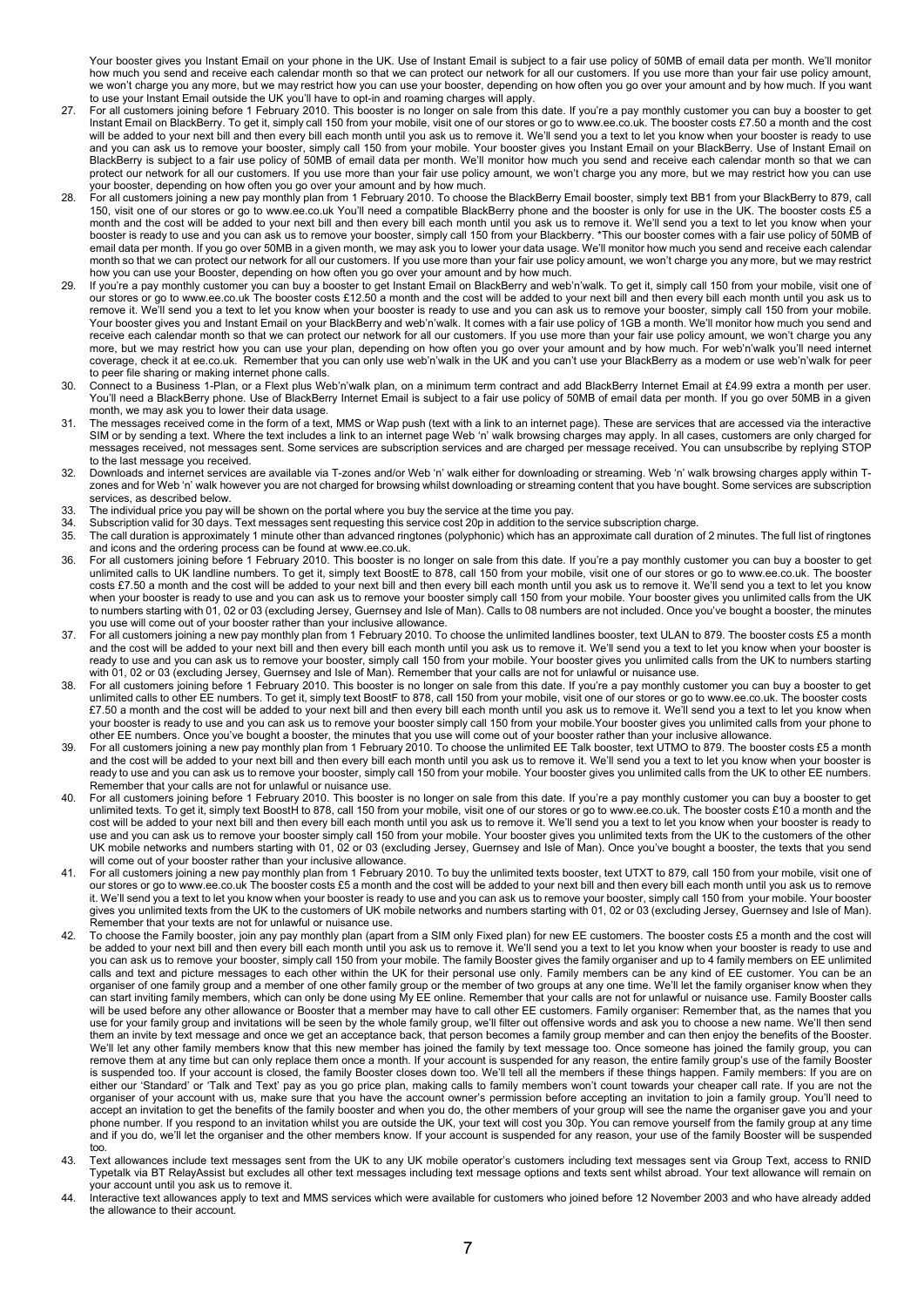- 45. Customers who subscribed to Picture Messaging between 1st June 2002 and 31st October 2002 and who continued to be subscribed to the service will be charged £20 for an allowance of 300 picture messages.
- 46. Run on rate is £3.00 per MB. GPRS/3G allowance is UK only (incl. VAT).
- 47. Run on rate is £1.00 per MB. GPRS/3G allowance is UK only (incl. VAT).
- 48. Run on rate is 75p per MB. GPRS/3G allowance is UK only (incl. VAT).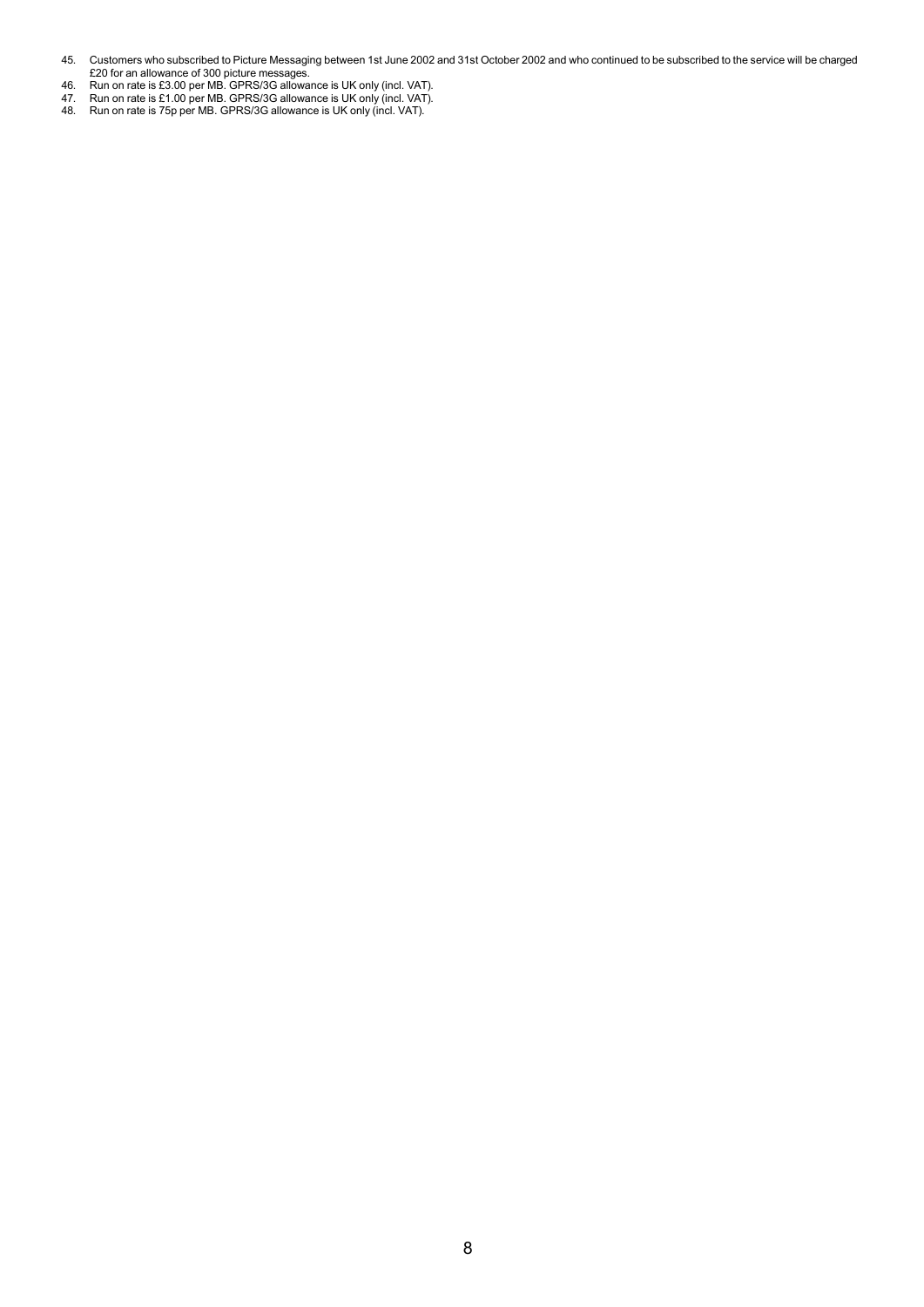# Prices for additional services you can add to your price plan for a minimum period of 6, 12, 18 or 24 months

|                                             |                  | Price per month<br>(Incl. VAT) |
|---------------------------------------------|------------------|--------------------------------|
| <b>Using your Handset</b>                   |                  |                                |
| Web'n'Walk Booster <sup>49</sup>            | 6 months         | £5.57                          |
| Web'n'Walk Booster <sup>50</sup>            | 12.18, 24 months | £5.57                          |
| Using your handset or your laptop           |                  |                                |
| Mobile Broadband Plus Booster <sup>53</sup> | 12,18, 24 months | £11.16                         |

- 49. For all customers joining before 1 February 2010. This booster is no longer on sale from this date. If you're a pay monthly customer and you have a web'n'walk compatible phone, you can buy a Booster to get web'n'walk for each month for 6 months. Simply text WEB12 to 878, call 150 from your mobile, visit one of our stores or go t[o www.ee.co.uk T](http://www.ee.co.uk/)he Booster costs £5 a month and you'll need to promise to pay that extra £5 each month for 6 months. We'll send you a text to let you know when your Booster is ready to use. If you cancel your web'n'walk Booster before the end of these 6 months, you'll have to pay a cancellation charge equal to your remaining monthly Booster charges. At the end of your commitment period (depending on if you are on a 12, 18 or 24 month contract), unless you renew or upgrade, you'll automatically go on to a monthly rolling contract for your web'n'walk Booster. Your Booster gives you web'n'walk on your phone. You'll need internet coverage, check it at ee.co.uk. Remember that you can only use web'n'walk in the UK and you can't use your phone as a modem or use web'n'walk for peer to peer file sharing, instant messaging (except if you have a Sidekick) or making internet phone calls. This Booster comes with a fair use policy of 1GB a month. We'll monitor how much you send and receive each calendar month so that we can protect our network for all our customers. If you use more than your fair use policy amount, we won't charge you any more, but we may restrict how you can use your Booster, depending on how often you go over your amount and by how much.
- 50. For all customers joining before 1st Feb 2010. If you're a new or renewing/upgrading pay monthly customer and you have a web'n'walk compatible phone, you can buy a Booster to get web'n'walk each month for 12,18 or 24 months. Simply text WEB12 to 878, call 150 from your mobile, visit one of our stores or go to [www.ee.co.uk](http://www.ee.co.uk/) The Booster costs £5 a month and you'll need to promise to pay that extra £5 each month for 12,18 or 24 months. We'll send you a text to let you know when your Booster is ready to use. If you cancel your web'n'walk Booster before the end of these 12,18 or 24 months, you'll have to pay a cancellation charge equal to your remaining monthly Booster charges. At the end of your commitment period (depending on whether you have a 12, 18 or 24 month Booster), unless you renew or upgrade, you'll automatically go on to a monthly rolling contract for your web'n'walk Booster. Your Booster gives you web'n'walk on your phone. You'll need internet coverage, check it at ee.co.uk.. Remember that you can only use web'n'walk in the UK and you can't use your phone as a modem or use web'n'walk for peer to peer file sharing, instant messaging (except if you have a Sidekick) or making internet phone calls. This Booster comes with a fair use policy of 1GB a month. We'll monitor how much you send and receive each calendar month so that we can protect our network for all our customers. If you use more than your fair use policy amount, we won't charge you any more, but we may restrict how you can use your Booster, depending on how often you go over your amount and by how much. No longer on sale.
- 51. For all customers joining before 1 February 2010. This booster is no longer on sale from this date. If you're a new or upgrading/renewing pay monthly customer you can buy a Booster to get Instant Email on BlackBerry for 12, 18 or 24 months. To get it, simply call 150 from your mobile, visit one of our stores or go to [www.ee.co.uk](http://www.t-mobile.co.uk/). The Booster costs £5 a month and you'll need to promise to pay that extra £5 each month for 12,18 or 24 months. We'll send you a text to let you know when your Booster is ready to use. If you cancel your Instant Email on BlackBerry Booster before the end of these 12, 18 or 24 months, you'll have to pay a cancellation charge equal to your remaining monthly Booster charges. At the end of your commitment period (depending on whether you have a 12, 18 or 24 month Booster), unless you renew or upgrade, you'll automatically go on to a monthly rolling contract for your Instant Email on BlackBerry Booster. Your Instant Email on your BlackBerry Booster is subject to a fair use policy of 50MB of email data per month. If you go over 50MB in a given month, we may ask you to lower your data usage. We'll monitor how much you send and receive each calendar month so that we can protect our network for all our customers. If you use more than your fair use policy amount, we won't charge you any more, but we may restrict how you can use your Booster, depending on how often you go over your amount and by how much.
- 52. For all customers joining before 1 February 2010. This booster is no longer on sale from this date. If you're a new or upgrading/renewing pay monthly customer you can buy a Booster to get Instant Email on BlackBerry and web'n'walk for 12, 18 or 24 months. To get it, simply call 150 from your mobile, visit one of our stores or go t[o www.ee.co.uk T](http://www.ee.co.uk/)he Booster costs £10 a month and you'll need to promise to pay that extra £10 each month for 12, 18 or 24 months. We'll send you a text to let you know when your Booster is ready to use. If you cancel your Instant Email on BlackBerry and web'n'walk Booster before the end of these 12, 18 or 24 months, you'll have to pay a cancellation charge equal to your remaining monthly Booster charges. At the end of your commitment period (depending on if you're on a 12, 18 or 24 month booster), unless you renew or upgrade, you'll automatically go on to a monthly rolling contract for your Instant Email on BlackBerry and web'n'walk Booster. Your Booster comes with a fair use policy of 1GB a month. We'll monitor how much you send and receive each calendar month so that we can protect our network for all our customers. If you use more than your fair use policy amount, we won't charge you any more, but we may restrict how you can use your Booster, depending on how often you go over your amount and by how much. You'll need internet coverage, check it at ee.co.uk. Remember that you can only use web'n'walk in the UK and you can't use your BlackBerry as a modem or use web'n'walk for peer to peer file sharing or making internet phone calls.
- 53. For all customers joining before 1st Feb 2010. If you're a new or renewing/upgrading pay monthly customer and you have a compatible phone, you can buy a Booster for 12, 18 or 24 months to use your phone as an enabled device like a USB modem. Simply call 150 from your mobile, visit one of our stores or go to [www.ee.co.uk T](http://www.ee.co.uk/)he Booster costs £10 a month and you'll need to promise to pay that extra £10 each month for 12, 18 or 24 months. We'll send you a text to let you know when your Booster is ready to use. If you cancel your Mobile Broadband Plus Booster before the end of these 12, 18 or 24 months, you'll have to pay a cancellation charge equal to your remaining monthly Booster charges. At the end of your commitment period (depending on whether you have a 12, 18 or 24 month Booster), unless you renew or upgrade, you'll automatically go on to a monthly rolling contract for your Mobile Broadband Plus Booster. You'll need a compatible laptop, compatible phone and mobile broadband coverage. You can check your coverage at EE.co.uk/mobilebroadband. Remember that you can't use your Booster outside the UK or to make internet phone calls. This Booster comes with a fair use policy of 3GB a month. We'll monitor how much you send and receive each calendar month so that we can protect our network for all our customers. If you use more than your fair use policy amount, we won't charge you any more, but we may restrict how you can use your Booster, depending on how often you go over your amount and by how much.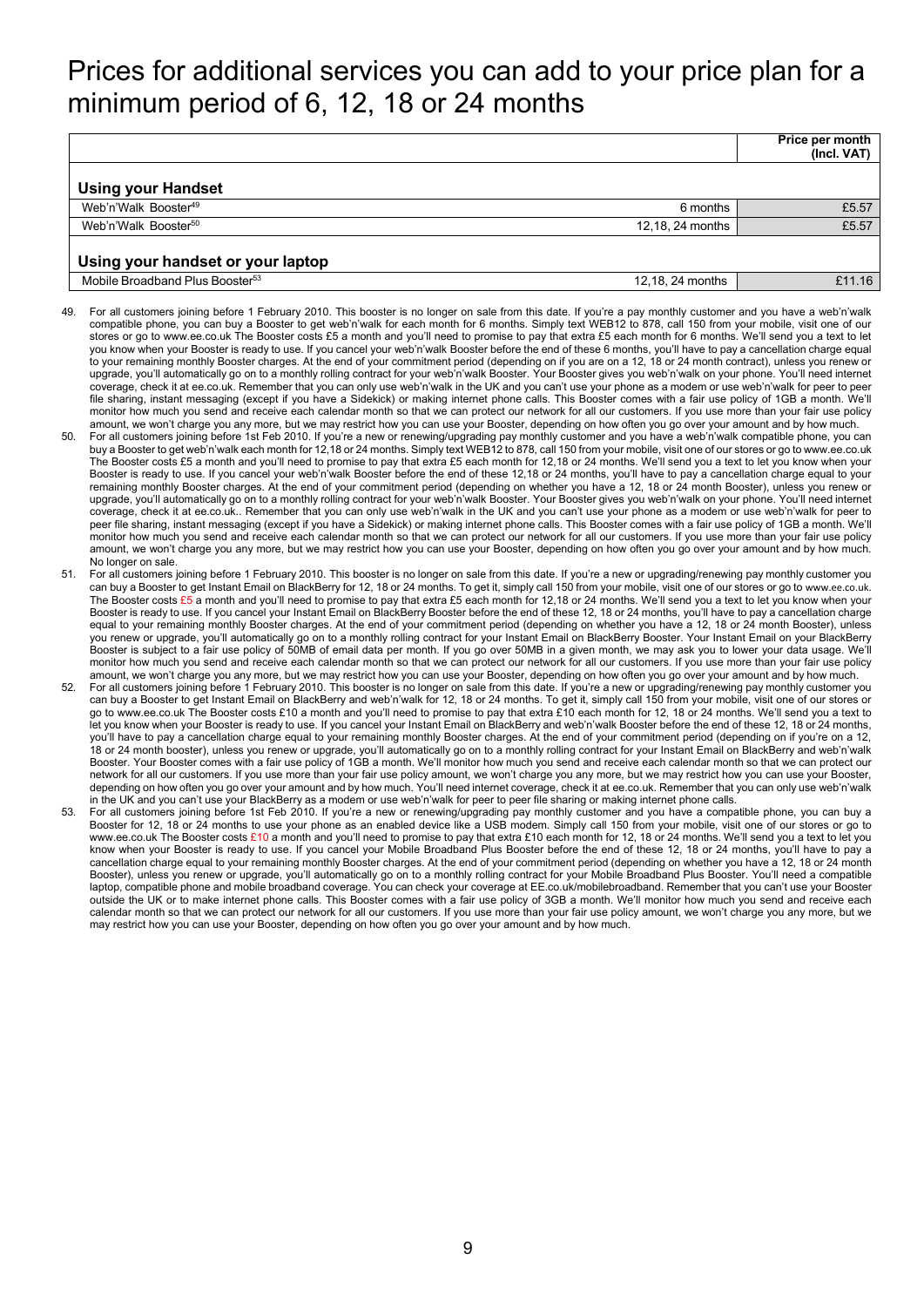# Prices for Boosters available with selected pay monthly price plans from 1 February 2010<sup>54</sup>

|                                         | Price per month<br>(Incl. VAT) |
|-----------------------------------------|--------------------------------|
| <b>Flexible Booster</b>                 |                                |
| Unlimited Texts <sup>55</sup>           | £5.57                          |
| Unlimited Landlines <sup>56</sup>       | £5.57                          |
| Unlimited EE Talk <sup>57</sup>         | £5.57                          |
| Internet <sup>58</sup>                  | £5.57                          |
| USA & Canada Talk <sup>59</sup>         | £5.57                          |
| Europe & Australasia Talk <sup>60</sup> | £5.57                          |

- 54. New customers joining us on a current SIM Only or Pay Monthly plan from 1 February 2010 can choose to get one flexible booster from those listed included as part of their plan for no cost. If you choose a SIM only Fixed plan you can only choose unlimited texts when you join us, but you can change to another booster from 1 March 2010. You can choose one flexible booster at a time from our current range and it applies from when you make your choice. You can change it by texting us once every 30 days, counting from the last time that you changed it. To change your choice of booster, just send us a text with the code of your new choice. We'll send you a text when your new booster is ready to use.
- 55. To choose the unlimited texts flexible booster, text FLXB1 to 879. To buy the booster text UTXT to 879. Your booster gives you unlimited texts from the UK to the customers of UK mobile networks and numbers starting with 01, 02 or 03 (excluding Jersey, Guernsey and Isle of Man). Remember that your texts are not for unlawful or nuisance use.
- 56. To choose the unlimited landlines flexible booster, text FLXB3 to 879. To buy the booster text ULAN to 879. Your booster gives you unlimited calls from the UK to numbers starting with 01, 02 or 03 (excluding Jersey, Guernsey and Isle of Man). Remember that your calls are not for unlawful or nuisance use.
- 57. To choose the unlimited EE Talk flexible booster, text FLXB4 to 879. To buy the booster text UTMO to 879. Your booster gives you unlimited calls from the UK to other EE numbers. Remember that your calls are not for unlawful or nuisance use.
- 58. To choose the internet on your phone flexible booster, text FLXB2 to 879. To buy the booster text WEB to 879. You'll need internet coverage, check it at ee.co.uk. Remember that you can only use internet on your phone in the UK and you can't use your phone as a modem or use internet on your phone for peer to peer file sharing, instant messaging or making internet phone calls. \*This booster comes with a fair use policy of 1GB a month (for customers buying internet before 1st Feb 2011) and 500MB a calendar month (for customers buying internet after 1st Feb 2011). We'll monitor how much you send and receive each calendar month so that we can protect our network for all our customers. If you use more than your fair use policy amount, we won't charge you any more, but we may restrict how you can use your booster. If you remove your booster and then use internet on your phone you'll automatically be charged our daily rate, see ee.co.uk.
- 59. To choose the USA and Canada flexible booster, text FLXB7 to 879. To buy the booster text USA5 to 879. You'll get 120 minutes to call mobiles and landlines in the USA and Canada from the UK. Calls to premium rate numbers and other non-geographic numbers (which can vary over time) aren't included.
- 60. To choose the Europe and Australasia flexible booster, text FLXB6to 879. To buy the booster text EUA5 to 879. You'll get 60 minutes to call mobiles and landlines in selected countries from the UK. Calls to premium rate numbers and other non-geographic numbers (which can vary over time) aren't included. Your inclusive calls are to Australia, Austria, Belgium, Bulgaria, Channel Islands, China, Croatia, Cyprus, Czech Rep, Denmark, Finland, France, Germany, Greece, Hong Kong, Hungary, India, Ireland, Isle of Man, Israel, Italy, Latvia, Lithuania, Luxemburg, Netherlands, New Zealand, Norway, Pakistan, Poland, Portugal, Romania, Slovak Rep, South Africa, Spain, Sweden, Switzerland and Turkey.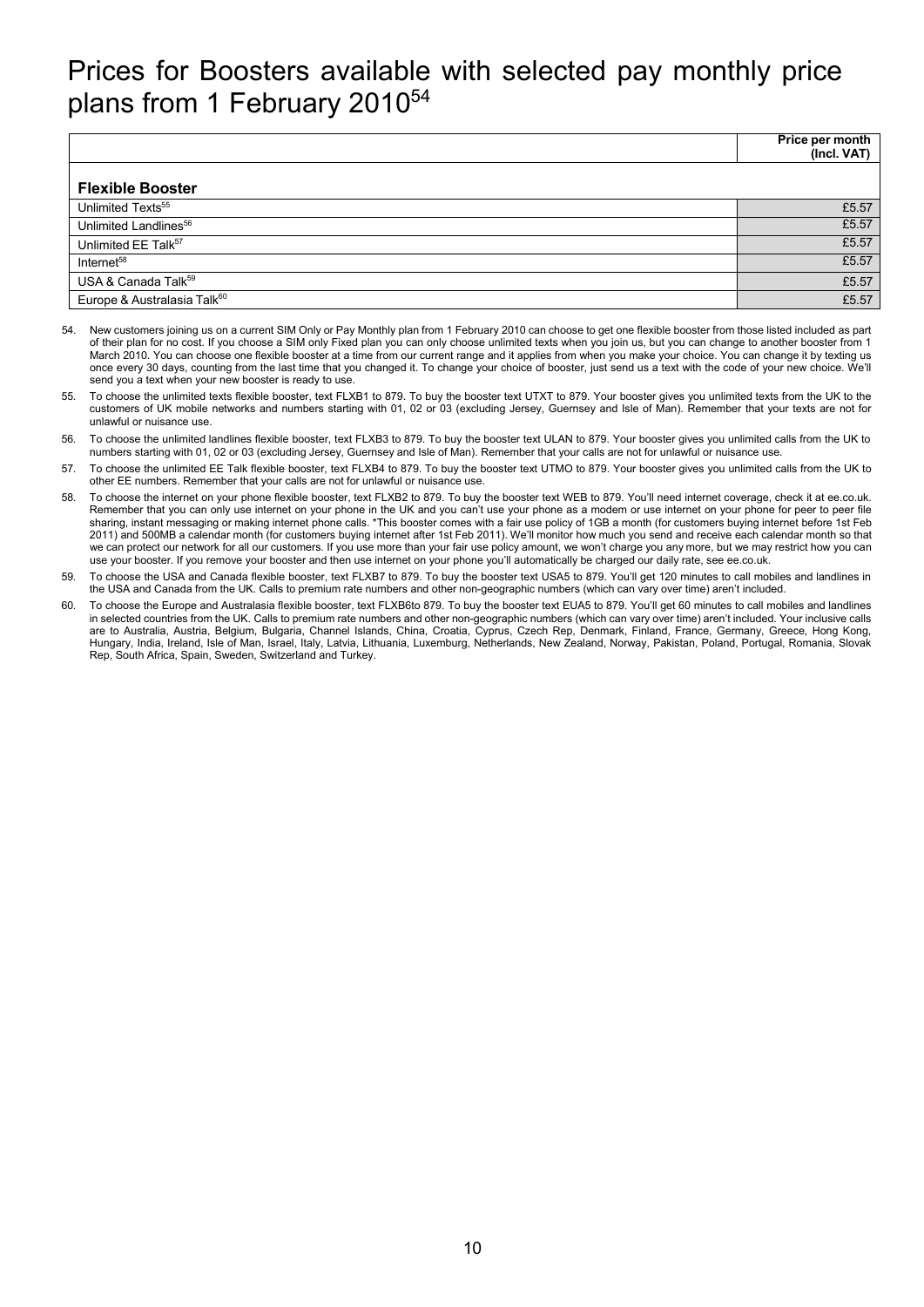# Service options

|                                          | Incl. VAT       |
|------------------------------------------|-----------------|
| Call restriction <sup>61</sup><br>set-up | £3.53           |
| per month                                | 59 <sub>p</sub> |
| Fax Messaging <sup>62</sup><br>per month | £1.50           |
| Voicemail Extra<br>per month             | £1.50           |
| Fax and Data Plus<br>set-up charge       | £35.00          |
| per month <sup>63</sup><br>Instant Email | £10.00          |

61. Available only to business registered customers.<br>62. Fax messaging service also requires Voicemail b

62. Fax messaging service also requires Voicemail Extra. Retrieval of faxes via the fax messaging service is charges as per diverted calls.<br>63. First 3MB of Wap GPRS/3G in included. Thereafter a run on rate of £1.00 per MB

63. First 3MB of Wap GPRS/3G in included. Thereafter a run on rate of £1.00 per MB. For Web 'n' walk customers a charge of £5 incl. VAT applies. Instant Email is subject to a fair use policy of 50MB of data per month. if a customer exceeds 50MB in a given month, we may request the customer reduce their usage of the service. if usage of the Instant Email service continues to exceed 50MB per month, EE may move the user to another Instant Email plan and they may lose the right to move back to the original Instant Email plan. Access to and use of any other web based email service or web browsing via GPRS/3G is not covered by this fair use policy. We reserve the right to vary this policy but will notify you if we do. You will need a BlackBerry Phone to use this service.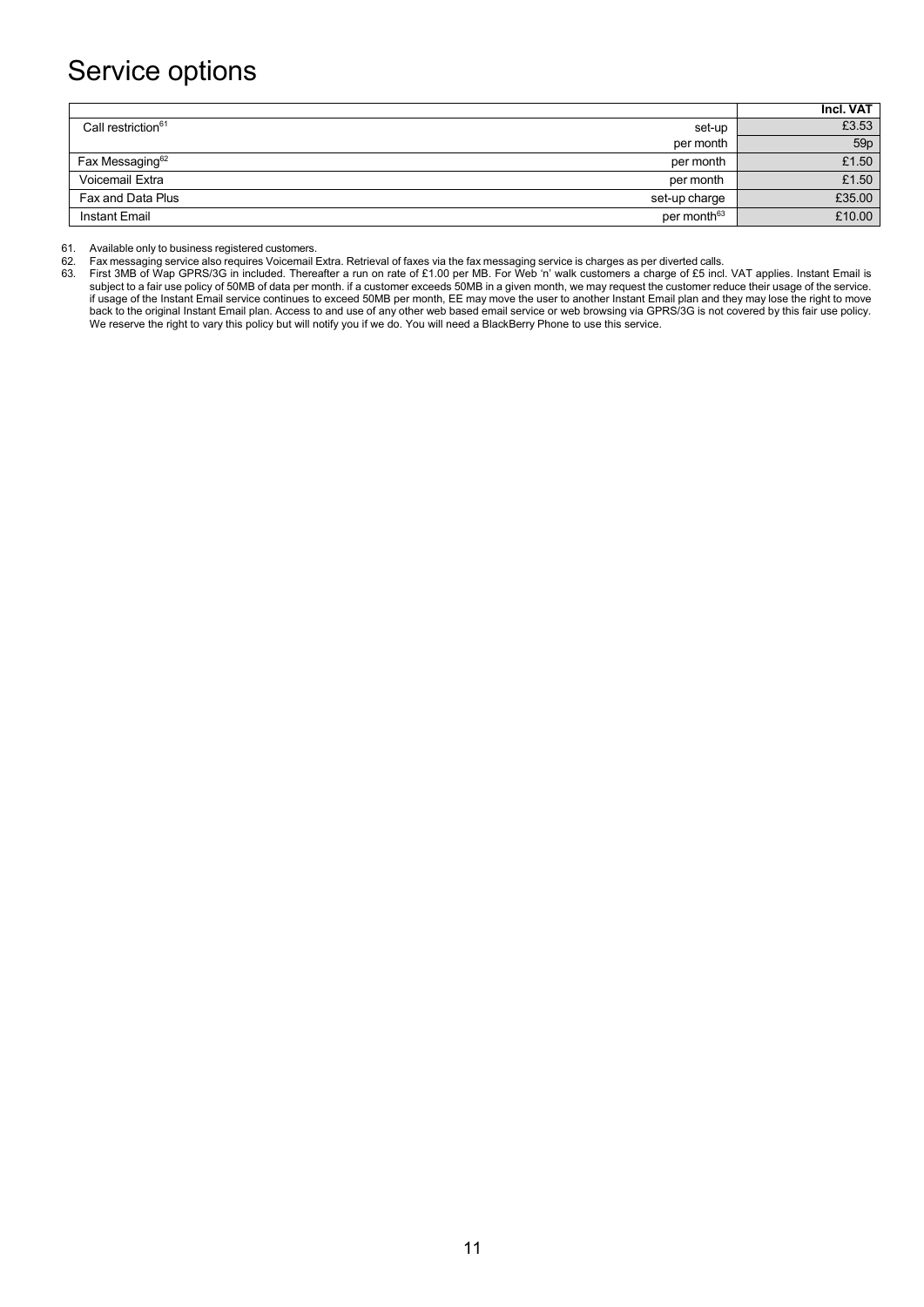# Administration and other charges

|                                                                         | Incl. VAT                                                                           |
|-------------------------------------------------------------------------|-------------------------------------------------------------------------------------|
| Replacement SIM card                                                    | £1.50                                                                               |
| Memorable numbers <sup>64</sup>                                         | Prices available on request                                                         |
| Changing your phone number                                              | £35.74                                                                              |
| Bill re-issue                                                           | £2.54                                                                               |
| <b>Allocated Billing</b><br>per month                                   | £3.06                                                                               |
| Online billing via My EE <sup>65</sup>                                  | Free                                                                                |
| Itemised paper billing <sup>66</sup><br>per month                       | £1.00 per month plus 50p per month for each selected phone number on the<br>account |
| E-statement re-issue <sup>67</sup>                                      | £2.54                                                                               |
| Unsuspend or reconnection                                               | £24                                                                                 |
| Unlock mobile phone for use on another compatible network <sup>68</sup> | Free                                                                                |
| Repeated satisfaction quarantee claims                                  | £24                                                                                 |

- 64. If you're a EE pay monthly customer (except Solo SIM only or mobile broadband customers) you can obtain a memorable number from our range upon payment of a one off premium. The payment of the one off premium entitles you to use the memorable number. The memorable number will remain our property unless a PAC code in relation to the memorable number is issued and used. The memorable number will be allocated to your SIM card. You may not sell or transfer the memorable number to anyone else without our consent. If you do try to sell or transfer the memorable number without our consent you will lose all rights to use the memorable number and you will not be able to obtain any further memorable numbers from us in future. If you leave EE you may take your memorable number with you only upon the issue to you of a PAC code. You cannot obtain a memorable number if your account is in arrears. Unless a PAC code has been issued and has been used, upon termination of your service agreement with us for any reason, you will lose all rights to use the memorable number. We can change or withdraw a memorable number if we have a good reason, for instance, a legal reason or where we are required to do so by Ofcom or any other regulatory body. We will endeavour to give you reasonable notice if we have to do this. If you leave EE, or if we change or withdraw your memorable number for any reason, you will not be able to claim a
- refund of the one off premium paid to us. 65. It's your responsibility to set up your My EE account.
- 66. Excluding registered disabled and business customers. The information above only applies to new customers from 1 July 2009. For customers who joined before 8 November 2005, an itemised paper bill costs £1 a month per customer telephone number. And for customers who joined between that time and 30 June 2014, an itemised paper bill costs £1.50 a month per customer telephone number. But remember that both these types of customers can switch to free online billing at any time by registering with My EE.
- 67. Available to business registered customers, invoice receivers only.
- 68. Handsets can be unlocked from our network.

#### Payment related services and charges

|                                                                               |             | Incl. VAT |
|-------------------------------------------------------------------------------|-------------|-----------|
| Payment failure/non-payment <sup>69</sup>                                     | per failure | £5.00     |
| $^{\circ}$ Late payment – a charge for paying your bill late in any one month | per payment | £7.68     |

69. Payments are required to be made by Direct Debit. In the event of a Direct Debit failure, or payment of the bill is not made, a non-payment fee of £5.00 will be charged to the account.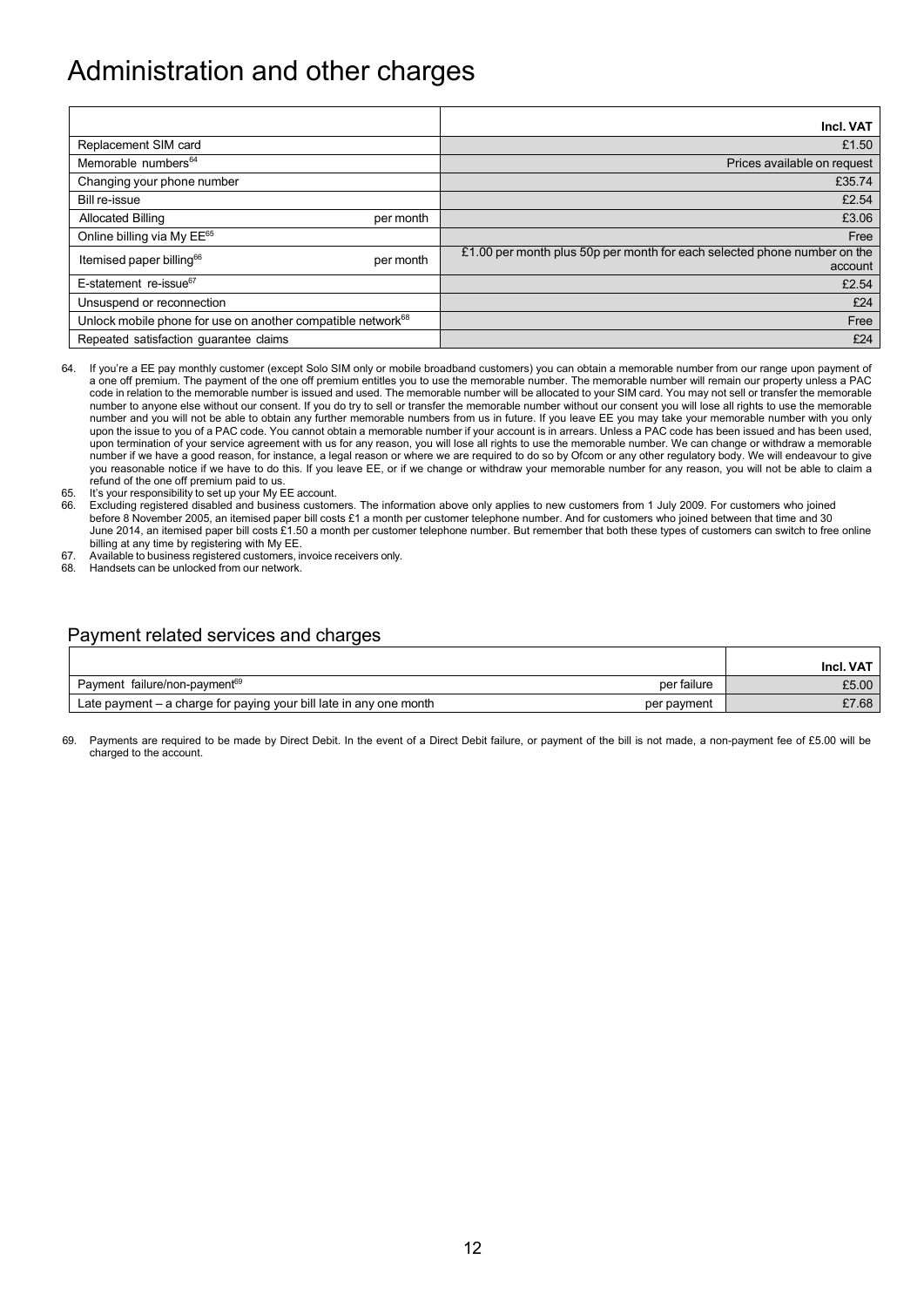### Prices for international calls and other international services

#### **Call charges from the UK to abroad70**

- MMS from the UK to abroad are charged at the standard rate as per your price plan.
- SMS to Premium Services are charged at £2.28 each (including VAT).

| Standard international call charges for pay monthly customers on all price plans                       | Cost             |
|--------------------------------------------------------------------------------------------------------|------------------|
| Calls made to landlines and mobiles within Zone 1                                                      | 19p per minute   |
| Calls made to landlines and mobiles within Zone 2 (Guernsey, Republic of Ireland, Isle of Man, Jersey) | 19p per minute   |
| Calls made to landlines and mobiles within Zone 3, 4, 5                                                | £1.82 per minute |
| Calls made to landlines and mobiles within Zone 6                                                      | £1.13 per minute |
| Calls made to Satellite numbers                                                                        | £5.82 per minute |
| Sending a text within Zone 1, 2                                                                        | 6 <sub>D</sub>   |
| Sending a text within Zone 3,4,5,6                                                                     | 38p              |
| Sending a text to Satellite number                                                                     | 21p              |
| Calls to Premium Services within the above zones                                                       | £3.98 per minute |

#### International Option

| Calls made to landlines and mobiles within the below zones | Cost              |
|------------------------------------------------------------|-------------------|
| Zone 1, Europe <sup>71</sup>                               | 18p               |
| Zone 2, Ireland, Channel Islands and Isle of Man           | 18p               |
| Zone 3, USA and Canada                                     | 10.2 <sub>p</sub> |
| Zone 4, Australia and New Zealand                          | 30.6p             |
| Zone 5. Rest of World <sup>72</sup>                        | 81.7p             |
| Zone 6, Andorra, Faroe Islands                             | £1.00             |

A pre call announcement will be played prior to connecting your call to an International Premium Service.

#### UK to Abroad Boosters<sup>63</sup>

|                                                                          | Incl. VAT        |
|--------------------------------------------------------------------------|------------------|
| International Max (giving you calls at the following rates:<br>per month | £5.10            |
| Mobile Rate <sup>73</sup><br>per minute                                  | 15.3p            |
| Landline Rate <sup>73</sup><br>per minute                                | 4.1 <sub>p</sub> |
| International Pass <sup>74</sup>                                         | free             |
| <b>USA and Canada<sup>75</sup></b>                                       |                  |
| USA and Canada 5 Talk Booster (120mins)                                  | £5.81            |
| <b>Europe and Australasia<sup>76</sup></b>                               |                  |
| Europe & Australasia 5 Talk Booster (60mins)                             | £5.81            |
| International Texts Booster <sup>77</sup>                                | £5.81            |

70. Calls to International Premium Services are charged by the minute.

- 71. Countries included are as follows: Austria, Belgium, Comoros, Cyprus, Czech Republic, Denmark, Finland, France, French Antilles, Germany, Gibraltar, Greece, Hungary, Iceland, Italy, Liechtenstein, Luxembourg, Malta, Monaco, Netherlands, Norway, Poland, Portugal, Reunion, San Marino, Slovak Republic, Spain, Sweden, Switzerland, Vatican.
- 72. All calls to Cuba, Liberia and North Korea are currently barred.
- For all customers joining before 1 February 2010. This booster is no longer on sale from this date. New or existing Flext, Combi or Solo customer? You can add the Max or the Light option to your account at any time by contacting us on 150 from your EE phone or by visiting a EE store. We're afraid that this plan isn't for business registered customers and you may have to pay a deposit. We'll let you know when the option has been added to your account, which should be immediately. If you choose Max you'll then get 15.3p per minute calls to mobiles and 4.1p per minute calls to landlines in our pick of countries (except to the USA and Canada, when you'll be charged just 4.1p per minute for calls to mobiles and landlines). If you choose Light you'll then get 20.4p per minute calls to mobiles and landlines in those countries. Calls are all from the UK (England, Wales, Scotland and N. Ireland) to: Australia, Austria, Bangladesh, Bulgaria, Canada China, Croatia, Czech Rep, Estonia, France, Germany, Hong Kong, Hungary, India, Indonesia, Italy, Israel, Jamaica, Japan, Korea, Latvia, Lithuania, Malaysia, Netherlands, New Zealand, Pakistan, Poland, Portugal, Romania, Russia, Singapore, Slovak Rep, Slovenia, South Africa, Spain, Sri Lanka, Taiwan, Thailand, Trinidad & Tobago and USA, Ireland, Ghana and Turkey. Calls to premium rate numbers and other non-geographic numbers (which can vary over time) aren't included. If you're a Max customer, we have a minimum call charge of 15.3p (to mobiles) and 4.1p (to landlines and for all calls to the USA and Canada). If you're a Light customer, we have a minimum call charge of 20.4p. Your option will stay on your account until you ask us to take it off, which we try to do before it goes onto your next bill. Not already a Flext, Combi or Solo customer? To find out if you can change your price plan simply dial 150 from your EE phone to speak to us.
- 74. As a pay monthly customer you can sign up for free to the pay monthly International Pass on EE. Get lower call rates to over 60 countries from the UK. See International Pass table below for included countries and rates.
- 75. To choose the USA and Canada booster, text USA5 to 879. The booster costs £5.10 a month and the cost will be added to your next bill and then every bill each month until you ask us to remove it. We'll send you a text to let you know when your booster is ready to use and you can ask us to remove your booster, simply call 150 from your mobile. You'll get 120 minutes to call mobiles and landlines in the USA and Canada from the UK. Calls to premium rate numbers and other nongeographic numbers (which can vary over time) aren't included.
- 76. To choose the Europe and Australasia booster, text EUA5 to 879. The booster costs £5.10 a month and the cost will be added to your next bill and then every bill each month until you ask us to remove it. We'll send you a text to let you know when your booster is ready to use and you can ask us to remove your booster, simply call 150 from your mobile. You'll get 60 minutes to call mobiles and landlines in selected countries from the UK. Calls to premium rate numbers and other nongeographic numbers (which can vary over time) aren't included. Your inclusive calls are to Australia, Austria, Belgium, Bulgaria, Channel Islands, China, Croatia, Cyprus, Czech Rep, Denmark, Finland, France, Germany, Greece, Hong Kong, Hungary, India, Ireland, Isle of Man, Israel, Italy, Latvia, Lithuania, Luxemburg, Netherlands, New Zealand, Norway, Pakistan, Poland, Portugal, Romania, Slovak Rep, South Africa, Spain, Sweden, Switzerland and Turkey.
- 77. To choose the international text booster, text INT5 to 879, call 150, visit one our stores or go t[o www.ee.co.uk T](http://www.ee.co.uk/)he booster costs £5.10 a month and the cost will be added to your next bill and then every bill each month until you ask us to remove it. We'll send you a text to let you know when your booster is ready to use and you can ask us to remove your booster, simply call 150 from your mobile. You'll get 100 texts a month to send from the UK to Australia, Austria, Bangladesh, Bulgaria, Canada China, Croatia, Czech Rep, Estonia, France, Germany, Hong Kong, Hungary, India, Indonesia, Italy, Israel, Jamaica, Japan, Korea, Latvia, Lithuania, Malaysia, Netherlands, New Zealand, Pakistan, Poland, Portugal, Romania, Russia, Singapore, Slovak Rep, Slovenia, South Africa, Spain, Sri Lanka, Taiwan, Thailand, Trinidad & Tobago and USA, Ireland, Ghana and Turkey. Texts to premium rate numbers and other non-geographic numbers (which can vary over time) aren't included. Remember that we may ask you for a deposit before you can add the booster to your account.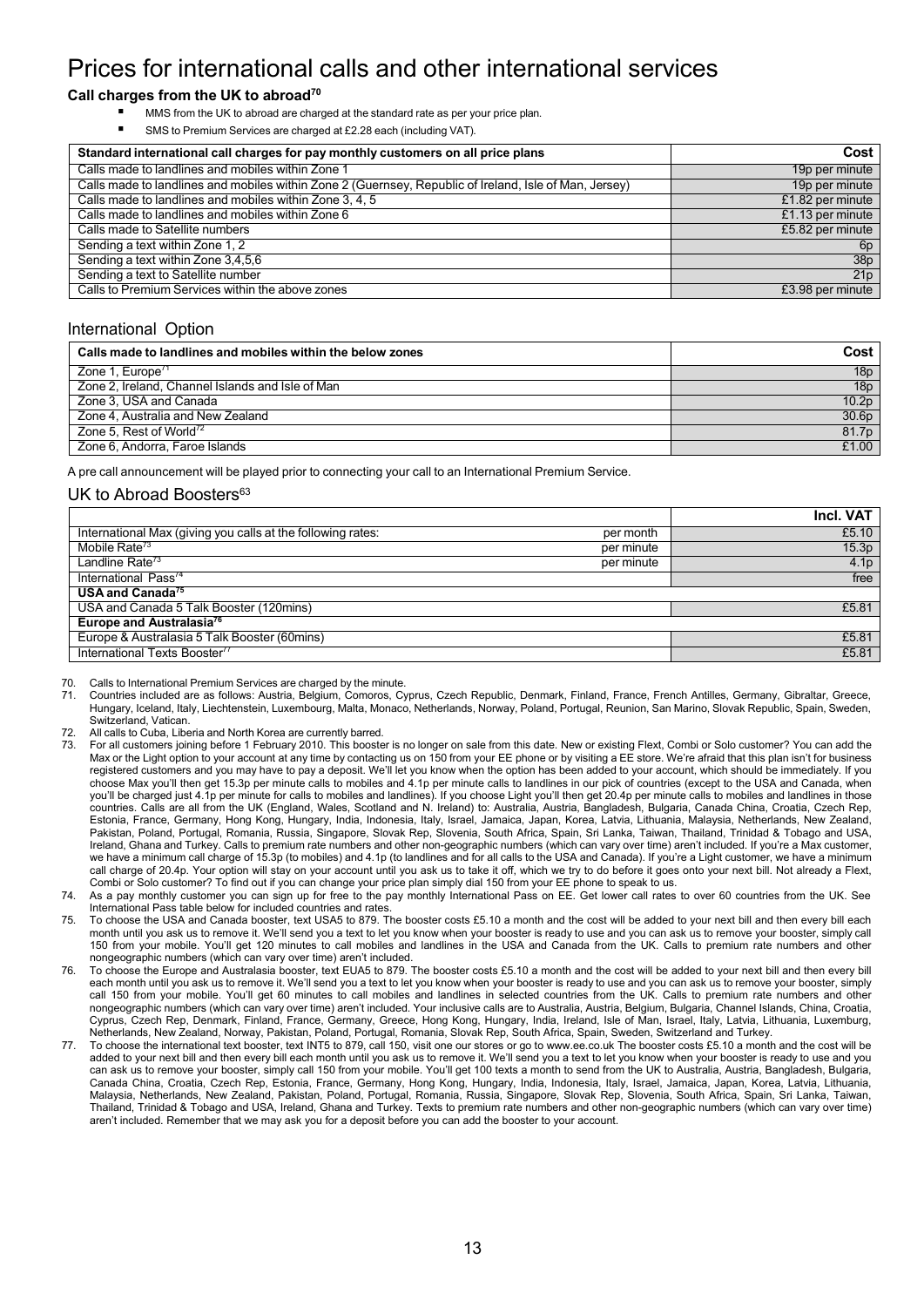#### International Pass

| Country               | Landline        | <b>Mobile</b>   | Text           | Country                     | <b>Landline</b> | <b>Mobile</b>   | <b>Text</b>    |
|-----------------------|-----------------|-----------------|----------------|-----------------------------|-----------------|-----------------|----------------|
| Algeria               | 12p             | 30p             | 18p            | Kazakhstan                  | 5p              | 15p             | 18p            |
| Argentina             | 10 <sub>p</sub> | 20p             | 18p            | Kenya                       | 8p              | 8p              | 18p            |
| Australia             | 5p              | 15p             | 18p            | Latvia                      | 18p             | 15p             | 6 <sub>p</sub> |
| Austria               | 5p              | 15p             | 6 <sub>p</sub> | Lithuania                   | 18p             | 15p             | 6 <sub>p</sub> |
| Bangladesh            | 5p              | 5p              | 18p            | Luxembourg                  | 5p              | 15p             | 6p             |
| <b>Barbados</b>       | 12p             | 20p             | 18p            | Malaysia                    | 5p              | 5p              | 18p            |
| Belgium               | 5p              | 15p             | 6p             | <b>Mauritius</b>            | 10 <sub>p</sub> | 20p             | 18p            |
| <b>Brazil</b>         | 5p              | 20 <sub>p</sub> | 18p            | Morocco                     | 15p             | 30 <sub>p</sub> | 18p            |
| <b>Bulgaria</b>       | 6p              | 18p             | 6p             | Netherlands                 | 5p              | 15p             | 6 <sub>p</sub> |
| Canada                | 5p              | 5p              | 18p            | New Zealand                 | 5p              | 17p             | 18p            |
| China                 | 5p              | 5p              | 18p            | Nigeria                     | 8p              | 8p              | 18p            |
| Columbia              | 5p              | 15p             | 18p            | Norway                      | 5p              | 15p             | 6 <sub>p</sub> |
| Croatia               | 5p              | 15p             | 6 <sub>p</sub> | Pakistan                    | 10 <sub>p</sub> | 10 <sub>p</sub> | 18p            |
| Cyprus                | 5p              | 15p             | 6p             | Philippines                 | 10 <sub>p</sub> | 20p             | 18p            |
| <b>Czech Republic</b> | 5p              | 15p             | 6p             | Poland                      | 5p              | 15p             | 6p             |
| <b>Denmark</b>        | 5p              | 15p             | 6p             | Portugal                    | 5p              | 15p             | 6 <sub>p</sub> |
| Egypt                 | 10 <sub>p</sub> | 20 <sub>p</sub> | 18p            | Romania                     | 5p              | 15p             | 6p             |
| Estonia               | 5p              | 15p             | 6p             | Russia                      | 5p              | 15p             | 18p            |
| Finland               | 5p              | 15p             | 6p             | Saudi Arabia                | 10 <sub>p</sub> | 20p             | 18p            |
| France                | 5p              | 15p             | 6p             | Singapore                   | 5p              | 5p              | 18p            |
| Germany               | 5p              | 15p             | 6 <sub>p</sub> | Slovakia                    | 5p              | 15p             | 6p             |
| Ghana                 | 12p             | 25p             | 18p            | South Africa                | 5p              | 15p             | 18p            |
| Greece                | 5p              | 15p             | 6 <sub>p</sub> | South Korea                 | 7p              | 10 <sub>p</sub> | 18p            |
| Guernsey              | 5p              | 15p             | 6 <sub>p</sub> | Spain                       | 5p              | 15p             | 6p             |
| Hong Kong             | 5p              | 5p              | 18p            | Sri Lanka                   | 10 <sub>p</sub> | 20p             | 18p            |
| Hungary               | 5p              | 15p             | 6 <sub>p</sub> | Sweden                      | 5p              | 15p             | 6p             |
| India                 | 5p              | 5p              | 18p            | Switzerland                 | 5p              | 15p             | 6 <sub>p</sub> |
| Indonesia             | 10 <sub>p</sub> | 20p             | 18p            | Taiwan                      | 10 <sub>p</sub> | 20p             | 18p            |
| Ireland               | 5p              | 15p             | 6 <sub>p</sub> | Thailand                    | 5p              | 15p             | 18p            |
| Israel                | 5p              | 20p             | 18p            | Trinidad & Tobago           | 10 <sub>p</sub> | 20p             | 18p            |
| Italy                 | 5p              | 18p             | 6 <sub>p</sub> | <b>Turkey</b>               | 5p              | 15p             | 18p            |
| Jamaica               | 10 <sub>p</sub> | 20 <sub>p</sub> | 18p            | Uganda                      | 10 <sub>p</sub> | 20p             | 18p            |
| Japan                 | 5p              | 15p             | 18p            | <b>United Arab Emirates</b> | 15p             | 20p             | 18p            |
| Jersey                | 5p              | 15p             | 6p             | <b>United States</b>        | 5p              | 5p              | 18p            |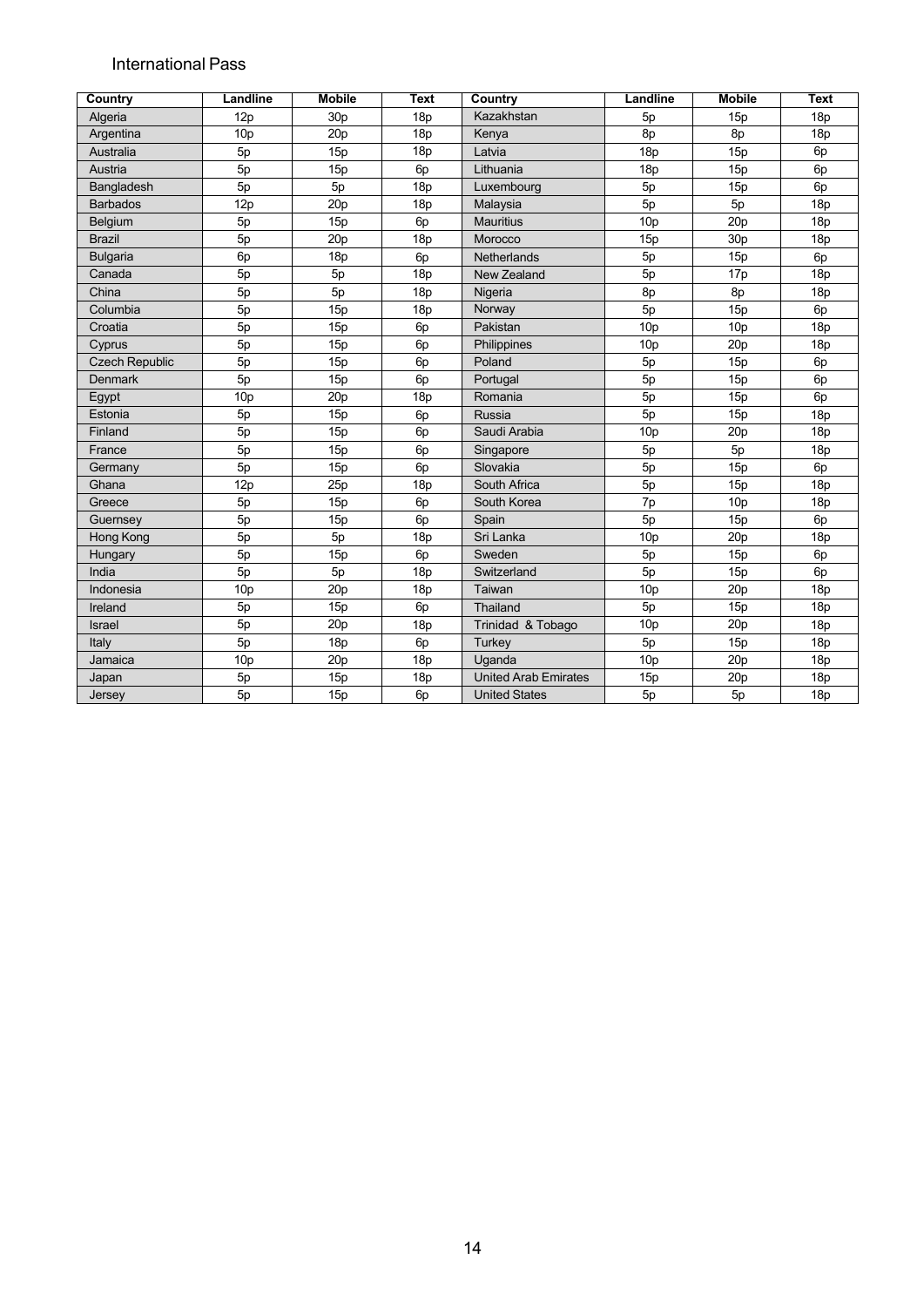# Prices for calls and other services whilst travelling abroad

- From 15th June you can use your plan minutes, texts and data whilst abroad within the EU (zones 1a-2b) at no extra cost. Calls to premium numbers are not permitted within allowance. The EU charges in the table below (zones 1a-2b) will be applicable if you exceed your plan allowances and are the same as standard UK rates.
- Call charges are in pence for a one minute direct-dial voice, fax or data call. These charges also apply to any calls made to EE UK Customer Services (150/+44 7853 966150) whilst travelling outside of Europe.
- There are minimum call charges for all pay monthly customers who make and receive a call abroad.
- A one minute minimum call charge applies to all calls. Thereafter, calls are charged on a per minute basis.
- Calls made or received while you are outside the European Union are not subjected to UK VAT.
- Multimedia Messaging usage whilst abroad is charged at the standard rate of your price plan.
- If you use Mobile Broadband, Web'n'walk or Instant Email in our Aeronautical zone you will be charged £10 a MB.
- Premium numbers are determined by our partner networks overseas and vary according to the country visited.
- Any undelivered text messages will be charged as per the standard rate for sending the text message.

| Zone (you are in)                                                                                           | Making a call<br>to within the<br>EU (Zones 1a,<br>$1b$ , $2a$ and<br>2b), including<br>back to the UK<br>(incl. VAT) | Making a call<br>to outside of<br>the EU (Zones<br>3-9, Including<br>satellite<br>numbers)<br>(incl. VAT) | Receiving<br>a call<br>(incl. VAT) | Sending a text to<br>within the EU<br>(Zones 1a, 1b, 2a)<br>and 2b), including<br>back to the UK<br>(incl. VAT) | Sending a text<br>to outside of<br>the EU<br>$(Zones 3-9)$<br>(incl. VAT) | Sending<br>a picture<br>message<br>(incl. VAT) |  |
|-------------------------------------------------------------------------------------------------------------|-----------------------------------------------------------------------------------------------------------------------|-----------------------------------------------------------------------------------------------------------|------------------------------------|-----------------------------------------------------------------------------------------------------------------|---------------------------------------------------------------------------|------------------------------------------------|--|
| Zone 1a, Ireland, Isle of Man                                                                               |                                                                                                                       | £1.34                                                                                                     |                                    |                                                                                                                 | 56 <sub>p</sub>                                                           |                                                |  |
| Zone 1b, Channel Islands                                                                                    | 56 <sub>p</sub>                                                                                                       | £1.63                                                                                                     | Free                               | 16p                                                                                                             | 67 <sub>p</sub>                                                           |                                                |  |
| Zone 2a, Europe (EU/EEA) <sup>78</sup>                                                                      |                                                                                                                       | £1.34                                                                                                     |                                    |                                                                                                                 | 56 <sub>p</sub>                                                           |                                                |  |
| Zone 2b, Europe (EU/EEA) <sup>79</sup>                                                                      |                                                                                                                       | £1.63                                                                                                     |                                    |                                                                                                                 | 67 <sub>p</sub>                                                           |                                                |  |
| Zone 3, other Europe <sup>80</sup>                                                                          |                                                                                                                       | £1.36                                                                                                     |                                    |                                                                                                                 |                                                                           |                                                |  |
| Zone 4, USA and Canada                                                                                      |                                                                                                                       |                                                                                                           |                                    |                                                                                                                 |                                                                           |                                                |  |
| Zone 5, Australia and New<br>Zealand                                                                        |                                                                                                                       | £1.63                                                                                                     |                                    | 67 <sub>p</sub>                                                                                                 | 67 <sub>p</sub>                                                           | 56 <sub>p</sub>                                |  |
| Zone 6, Rest of World <sup>81</sup>                                                                         |                                                                                                                       | £2.05                                                                                                     |                                    |                                                                                                                 |                                                                           |                                                |  |
| Zone 7, Maritime - Ships and<br><b>Ferries</b>                                                              |                                                                                                                       | £2.45                                                                                                     |                                    |                                                                                                                 |                                                                           |                                                |  |
| Zone 8, Rest of World <sup>82</sup><br>(exceptional)<br>Zone 9, Aeronautical - Planes;<br>Satellite numbers |                                                                                                                       | £3.42                                                                                                     |                                    | £1.36                                                                                                           |                                                                           |                                                |  |

#### **Voicemail charges whilst travelling**

When roaming in zones 3-8, you'll be charged to listen to your voicemails. This is charged at the standard per-minute roaming call rate for that country.

# Travel Boosters

|                                                                    | Allowance                         | Incl. VAT |
|--------------------------------------------------------------------|-----------------------------------|-----------|
| <b>World Email Boosters</b>                                        |                                   |           |
| BlackBerry® Daily Roaming Cap <sup>83</sup> (Maximum daily charge) | (Max £49.021 incl. VAT per month) | £4.085    |
| World Email Booster <sup>83</sup> BlackBerry® Email                | for 30 days                       | £15.32    |

\*daily charge activates when you make a call, receive a call or receive a text in while in Europe.

| Roaming Data add-ons outside of EU/EEA/Switzerland countries <sup>84,85</sup> 90 (incl. VAT) |                |           |        |                |           |        |                |           |        |                |           |        |                |           |
|----------------------------------------------------------------------------------------------|----------------|-----------|--------|----------------|-----------|--------|----------------|-----------|--------|----------------|-----------|--------|----------------|-----------|
|                                                                                              | Zone A         |           | Zone B |                | Zone C    |        | Zone D         |           | Zone E |                |           |        |                |           |
|                                                                                              | Days           | <b>MB</b> |        | Days           | <b>MB</b> |        | Days           | <b>MB</b> |        | Days           | <b>MB</b> |        | Davs           | <b>MB</b> |
| £5.70                                                                                        | 1 <sub>d</sub> | 50        | £5.70  | 1 <sub>d</sub> | 15        | £5.70  | 1d             | 8         | £5.70  | 1 <sub>d</sub> | 4         | £41.11 | 1 <sub>d</sub> | 5         |
| £11.42                                                                                       | 1d             | 150       | £11.42 | 1 <sub>d</sub> | 35        | £11.42 | 1 <sub>d</sub> | 20        | £11.42 | 1 <sub>d</sub> | 10        | £75.38 | 1 <sub>d</sub> | 10        |
| £28.54                                                                                       | 7d             | 300       | £28.54 | 7d             | 100       | £28.54 | 7d             | 45        | £28.54 | 7d             | 22        |        |                |           |
| £57.10                                                                                       | 7d             | 900       | £57.10 | 7d             | 225       | £57.10 | 7d             | 110       | £57.10 | 7d             | 50        |        |                |           |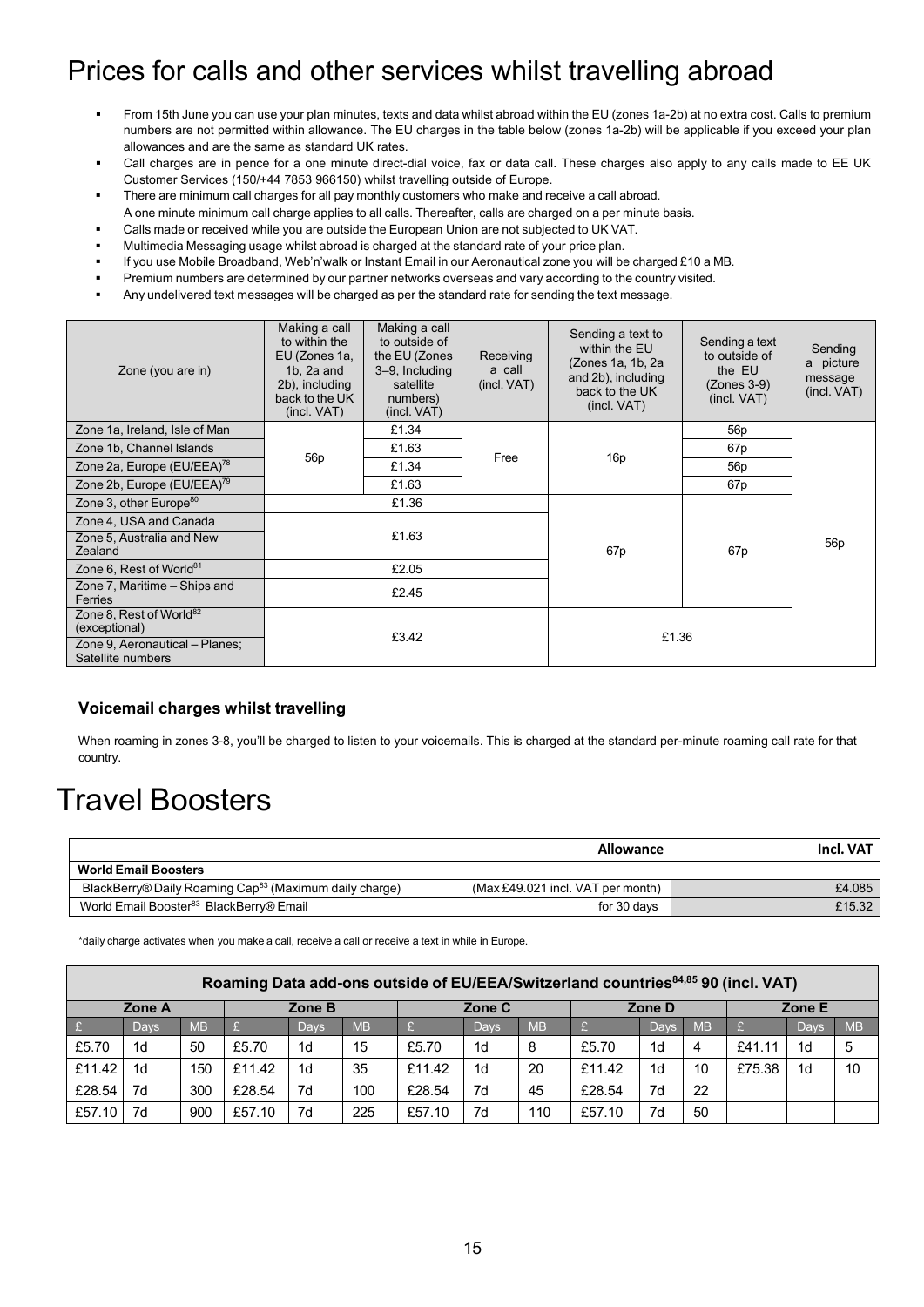- 78. Zone 2a, EU/EEA countries include Austria, Belgium, Bulgaria, Croatia, Cyprus (excluding North Cyprus), Czech Republic, Denmark, Estonia, Finland, France, Germany, Greece, Hungary, Italy, Latvia, Lithuania, Luxembourg, Malta, Monaco, Netherlands, Poland, Portugal, Romania, Slovak Republic, Slovenia, Spain, Sweden Vatican.
- 79. Zone 2b, EU/EEA countries include Gibraltar, Iceland, Liechtenstein, Norway, Reunion, San Marino, Switzerland, French Antilles, French Guiana.
- 80. Zone 3, Europe other Europe includes Andorra, Faroe Islands.
- 81. All calls from Antarctic Australian Territory, Comoros and Mayotte, Palau, Papua New Guinea, Telespazio Satellite, Tokelau, are currently barred. Other destinations may be barred, please refer to Customer Services for details.

Zone 6 countries include: Afghanistan, Albania, Algeria, Angola, Anguilla, Antigua & Barbuda, Argentina, Armenia, Azerbaijan, Bahrain, Bangladesh, Barbados, Belarus, Belize, Bermuda, Bhutan, Bolivia, Botswana, Bosnia-Herzegovina, Brazil, British Virgin Islands, Brunei, Burkina Faso, Burundi, Cambodia, Cameroon, Cayman Islands, Central African Republic, Chile, China, Colombia, Comoros, Cook Islands, Costa Rica, Democratic People's Republic of Korea, Dominica, Dominican Republic, East Timor, Ecuador, Egypt, El Salvador, Eritrea, Equatorial Guinea, Ethiopia, Fiji, French Polynesia, Gabon, Gambia, Georgia, Ghana, Greenland, Grenada, Guam, Guatemala, Guyana, Guinea-Bissau, Guinea, Haiti, Honduras, Hong Kong, India, Indonesia, Iran, Iraq, Israel, Ivory Coast, Jamaica, Japan, Jordan, Kazakhstan, Kenya, Kiribati, Kosovo, Kyrgyzstan, Lebanon, Lesotho, Liberia, Libya, Macau, Macedonia, Madagascar, Malawi, Malaysia, Mali, Marshall Islands, Mauritania, Mauritius, Mexico, Micronesia, Myanmar, Moldova, Montenegro, Montserrat, Morocco, Mozambique, Myanmar, Namibia, Nauru, Nepal, Netherlands Antilles, New Caledonia, Nicaragua, Niger, Nigeria, Niue, Oman, Pakistan, Palestinian Authority, Panama, Papua New Guinea, Paraguay, Peru, Philippines, Puerto Rico, Qatar, Russia, Rwanda, Samoa, Sao Tome & Principe, Saudi Arabia, Senegal, Serbia, Seychelles, Sierra Leone, Singapore, Solomon Islands, Somalia, South Africa, South Korea, South Sudan, Sri Lanka, St Helena Ascension & Tristan da Cunha, St. Kitts & Nevis, St. Lucia, St Pierre & Miquelon, St. Vincent & the Grenadines, Sudan, Suriname, Swaziland, Syria, Taiwan, Tanzania, Thailand, Togo, Tonga, Trinidad & Tobago, Turkey (Incl. North Cyprus), Turks & Caicos Islands, Tuvalu, Uganda, Ukraine, United Arab Emirates, Uruguay, Vanuatu, Venezuela, Vietnam, Yemen, Wallis and Futuna, Zambia, Zimbabwe.

- 82. Zone 8, Rest Of World (exceptional) countries include: Bahamas, Benin, Cape Verde, Chad, Congo, Cuba, Djibouti, Falkland Islands, Kuwait, Laos, Maldives, Mongolia, Palau, Tajikistan, Tunisia, Turkmenistan, Uzbekistan.
- 83. If you've got an Instant Email or Business Email on BlackBerry plan or Booster, you can buy a Booster to let you check your email when travelling abroad in many countries world-wide. Simply text BBROAM to 879 to buy the Booster, call us on 150 or go to My EE. Or you can contact your dedicated EE contact if you're a business customer. The cost will be added to your monthly bill if you're a pay monthly customers and taken from your credit if you're a pay as you go customer. We'll let you know when the option has been added to your account. If you're a pay monthly customer your Booster will stay on your account until you ask us to take it off, which we try to do before it goes onto your next bill. If you don't want the Booster any more simply call us on 150. There's a fair use policy of 50MB of email data per month. If you go over 50MB in a given month, we may request you lower your data usage. If you don't buy a Booster you'll be charged 19.8p per MB for countries in our Euro Travel Zone and £7.660 per MB for countries in our six travel calling zones up to a maximum of £4.085 a day (midnight to midnight UK time), with an overall maximum charge of £49.021 a month. See ee.co.uk for more details. Our Euro Travel Zone countries are: Austria, Azores, Belgium, Bulgaria, Cyprus, Czech Republic, Denmark, Estonia, Finland, France, Germany, Greece, Hungary, Ireland, Isle of Man, Italy, Latvia, Lithuania, Luxembourg, Madeira, Malta, Netherlands, Poland, Portugal, Romania, Slovakia, Slovenia, Spain and Sweden.
- 84. To use internet on your phone in a country in one of our international zones you'll need to buy one of our Internet Travel Boosters. When you try and go on the internet either through your phone browser or via an app you'll be offered a choice of Boosters relevant to the country you are in. You'll need a compatible phone. Internet Travel Boosters are not available for Blackberry customers. A Booster lasts for the stated duration from when you buy it or until you have used your data allowance up, whichever comes first. If you're a pay monthly customer the cost of the Booster will be added to your monthly bill, if you're a pay as you go customer you'll need to have enough top-up credit on your account to be able to buy. Remember we count the stated duration period based on UK time. Once your Booster runs out, you'll have to buy another one in order to connect to the internet on your phone in that Zone. Remember you can't use your phone for making internet phone calls. By purchasing a booster you are confirming you have the account holders permission.
- 85. Our Data Roaming Europe Zone countries are: Austria, Belgium, Bulgaria, Channel Islands, Croatia, Cyprus, Czech Republic, Denmark, Estonia, Finland, France,
- 86. Germany, Gibraltar, Greece, Hungary, Iceland, Ireland, Italy, Latvia, Liechtenstein, Lithuania, Luxembourg, Malta, Netherlands, Norway, Poland, Portugal, Reunion Islands, Romania, Slovakia, Slovenia, Spain, Sweden, Switzerland. Our Data Roaming Zone A countries are: Andorra, Armenia, Australia, Canada, China, Hong Kong, India, Israel, Malaysia, Mexico, New Zealand, Peru, Qatar, Russia, Singapore, South Africa, Thailand, Turkey, USA. Our Data Roaming Zone B countries are: Albania, Algeria, Argentina, Bahrain, Bermuda, Brazil, Caribbean, Columbia, Dominican Republic, Ecuador, Indonesia, Isle of man, Kenya, Kuwait, Macedonia, Moldova (Republic of), Montenegro, Nicaragua, Nigeria, Oman, Philippines, Saudi Arabia, Serbia, South Korea, Sri Lanka, Taiwan, Ukraine, United Arab Emirates, Uruguay, Venezuela. Our Data Roaming Zone C countries are: Benin, Botswana, Cambodia, Cameroon, Caribbean, Egypt, Gabon, Ghana, Guinee, Ivory Coast, Jordan, Madagascar, Mali, Mongolia, Monserrat, Morocco, Panama, Senegal, Sudan, Tanzania, Vietnam, Zambia. Our Data Roaming Zone D countries are: Air and Maritime, Afghanistan, Angola, Bangladesh, Belize, Burundi, Bhutan, Bolivia, Bosnia and Herzegovina, Brunei Darussalam, Burkina Faso, Central African Republic, Cape Verde, Chad, Chile, Congo, Cook Islands, Costa Rica, Cuba, Djibouti, El Salvador, Equatorial Guinea, Ethiopia, Falkland Islands, Faroe Islands, Fiji, French Polynesia, Gambia, Georgia, Greenland, Guam, Guatemala, Guyana, Honduras, Iran, Iraq, Kazakhstan, Kyrgyzstan, Laos, Lebanon, Lesotho, Liberia, Libya, Macau, Malawi, Mauritius, Mozambique, Namibia, Nepal, Netherland Antilles, Niger, Pakistan, Palestine, Papua new Guinea, Paraguay, Sierra Leone, Suriname, Swaziland, Syria, Tajikistan, Tunisia, Uganda, Uzbekistan, Yemen, Zimbabwe. Our Data Roaming Zone E countries are: Azerbaijan, Belarus, Rwanda, Seychelles, The Maldives.

#### **HotSpot charges whilst travelling**

Zonal travelling rates apply as follows:

- **Zone 1a** £1.00 per 10 mins Incl. VAT87
- $\blacksquare$  Zone 1b £1.00 per 10 mins<sup>88</sup>
- **Zone 2** £0.60 per 10 mins<sup>89</sup>
- 87. Includes BT WiFi in the UK or abroad, plus EE partner network Wi-Fi sites in Austria, Germany, Netherlands, Slovakia, Hungary, Poland, Italy, Spain, Portugal, Latvia, Luxembourg, Belgium, France, Czech Republic, Greece.
- 88. Includes EE partner network Wi-Fi sites in Switzerland.
- 89. Includes EE partner network Wi-Fi sites in U.S.A., Malaysia